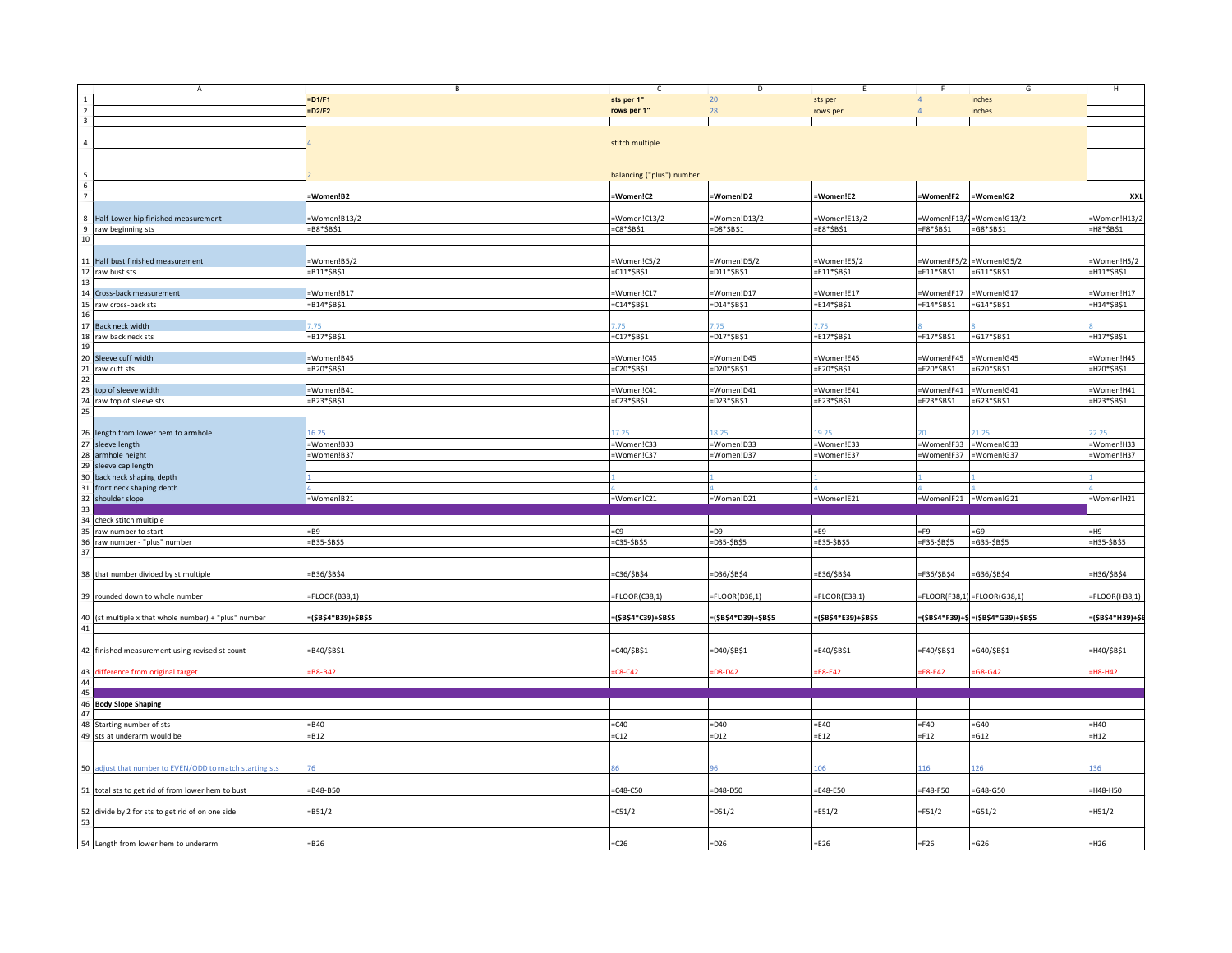| A                                                                                                                                                                                                                                                                                                                                                                                                                                                                                                                                                                                                                                          | B                        | $\mathsf{C}$             | D                       | E                       | -F             | G                                      | H              |
|--------------------------------------------------------------------------------------------------------------------------------------------------------------------------------------------------------------------------------------------------------------------------------------------------------------------------------------------------------------------------------------------------------------------------------------------------------------------------------------------------------------------------------------------------------------------------------------------------------------------------------------------|--------------------------|--------------------------|-------------------------|-------------------------|----------------|----------------------------------------|----------------|
|                                                                                                                                                                                                                                                                                                                                                                                                                                                                                                                                                                                                                                            |                          |                          |                         |                         |                |                                        |                |
| 55 number of inches to work straight at bottom                                                                                                                                                                                                                                                                                                                                                                                                                                                                                                                                                                                             |                          |                          |                         |                         |                |                                        |                |
|                                                                                                                                                                                                                                                                                                                                                                                                                                                                                                                                                                                                                                            |                          |                          |                         |                         |                |                                        |                |
| 56 number of inches to work straight at top                                                                                                                                                                                                                                                                                                                                                                                                                                                                                                                                                                                                |                          |                          |                         |                         |                |                                        |                |
| 57 length available for shaping                                                                                                                                                                                                                                                                                                                                                                                                                                                                                                                                                                                                            | $= B54 - B55 - B56$      | $=$ C54-C55-C56          | $=$ D54-D55-D56         | E54-E55-E56             |                | =F54-F55-F56 =G54-G55-G56              | =H54-H55-H56   |
| 58 Rows available for shaping                                                                                                                                                                                                                                                                                                                                                                                                                                                                                                                                                                                                              | $= B57*SB$2$             | $=$ C57*\$B\$2           | =D57*\$B\$2             | =E57*\$B\$2             | $=$ F57*\$B\$2 | $= G57*SB$2$                           | $=$ H57*\$B\$2 |
|                                                                                                                                                                                                                                                                                                                                                                                                                                                                                                                                                                                                                                            |                          |                          |                         |                         |                |                                        |                |
|                                                                                                                                                                                                                                                                                                                                                                                                                                                                                                                                                                                                                                            |                          |                          |                         |                         |                |                                        |                |
|                                                                                                                                                                                                                                                                                                                                                                                                                                                                                                                                                                                                                                            |                          |                          |                         |                         |                |                                        |                |
| number of rows available for shaping, rounded to whole EVEN                                                                                                                                                                                                                                                                                                                                                                                                                                                                                                                                                                                |                          |                          |                         |                         |                |                                        |                |
| 60 number<br>61                                                                                                                                                                                                                                                                                                                                                                                                                                                                                                                                                                                                                            | MROUND(B58,2)            | =MROUND(C58,2)           | =MROUND(D58,2)          | =MROUND(E58,2)          |                | MROUND(F58=MROUND(G58,2)               | =MROUND(H58)   |
|                                                                                                                                                                                                                                                                                                                                                                                                                                                                                                                                                                                                                                            |                          |                          |                         |                         |                |                                        |                |
|                                                                                                                                                                                                                                                                                                                                                                                                                                                                                                                                                                                                                                            |                          |                          |                         |                         |                |                                        |                |
| rows available for hsaping divided by sts to get rid of on one                                                                                                                                                                                                                                                                                                                                                                                                                                                                                                                                                                             |                          |                          |                         |                         |                |                                        |                |
| 62 side                                                                                                                                                                                                                                                                                                                                                                                                                                                                                                                                                                                                                                    | =B60/B52                 | $-C60/C52$               | =D60/D52                | E60/E52                 | $=F60/F52$     | $=$ G60/G52                            | =H60/H52       |
|                                                                                                                                                                                                                                                                                                                                                                                                                                                                                                                                                                                                                                            |                          |                          |                         |                         |                |                                        |                |
| 63 round it down to whole EVEN number                                                                                                                                                                                                                                                                                                                                                                                                                                                                                                                                                                                                      | $=$ FLOOR(B62,2)         | $=$ FLOOR(C62,2)         | $=$ FLOOR(D62,2)        | $=$ FLOOR(E62,2)        |                | $FLOOR(F62,2) = FLOOR(G62,2)$          | FLOOR(H62,2)   |
| 64 add 2 to that number                                                                                                                                                                                                                                                                                                                                                                                                                                                                                                                                                                                                                    | $= 863 + 2$              | $-C63+2$                 | $=$ D63+2               | $= E63 + 2$             | $=F63+2$       | $= G63 + 2$                            | $=$ H63+2      |
|                                                                                                                                                                                                                                                                                                                                                                                                                                                                                                                                                                                                                                            |                          |                          |                         |                         |                |                                        |                |
|                                                                                                                                                                                                                                                                                                                                                                                                                                                                                                                                                                                                                                            |                          |                          |                         |                         |                |                                        |                |
|                                                                                                                                                                                                                                                                                                                                                                                                                                                                                                                                                                                                                                            |                          |                          |                         |                         |                |                                        |                |
| 65 assume all decs at faster rate, would use up this many rows                                                                                                                                                                                                                                                                                                                                                                                                                                                                                                                                                                             | $= B52* B63$             | $= C52 * C63$            | $=$ D52*D63             | $=$ E52*E63             | $=$ F52*F63    | $= G52*G63$                            | =H52*H63       |
|                                                                                                                                                                                                                                                                                                                                                                                                                                                                                                                                                                                                                                            |                          |                          |                         |                         |                |                                        |                |
|                                                                                                                                                                                                                                                                                                                                                                                                                                                                                                                                                                                                                                            |                          |                          |                         |                         |                |                                        |                |
| 66 rows available for shaping - rows used if done at faster rate                                                                                                                                                                                                                                                                                                                                                                                                                                                                                                                                                                           | $= B60 - B65$            | $=$ C60-C65              | $=$ D60-D65             | =E60-E65                | $=$ F60-F65    | $=$ G60-G65                            | H60-H65        |
|                                                                                                                                                                                                                                                                                                                                                                                                                                                                                                                                                                                                                                            |                          |                          |                         |                         |                |                                        |                |
| divide it by 2 (if want shaping on RS only)-decs done at slower                                                                                                                                                                                                                                                                                                                                                                                                                                                                                                                                                                            |                          |                          |                         |                         |                |                                        |                |
| 67 rate                                                                                                                                                                                                                                                                                                                                                                                                                                                                                                                                                                                                                                    | $= 866/2$                | $-C66/2$                 | $=$ D66/2               | E66/2                   | F66/2          | $=$ G66/2                              | $=$ H66/2      |
|                                                                                                                                                                                                                                                                                                                                                                                                                                                                                                                                                                                                                                            |                          |                          |                         |                         |                |                                        |                |
|                                                                                                                                                                                                                                                                                                                                                                                                                                                                                                                                                                                                                                            |                          |                          |                         |                         |                |                                        |                |
| 68 total decs - decs at slower rate = decs at faster                                                                                                                                                                                                                                                                                                                                                                                                                                                                                                                                                                                       | B52-B67                  | $=$ C52-C67              | $=$ D52-D67             | E52-E67                 | F52-F67        | $= G52 - G67$                          | $=$ H52-H67    |
|                                                                                                                                                                                                                                                                                                                                                                                                                                                                                                                                                                                                                                            |                          |                          |                         |                         |                |                                        |                |
| 70 dec every this many rows                                                                                                                                                                                                                                                                                                                                                                                                                                                                                                                                                                                                                | $= B63$                  | $=$ C63                  | $=$ D63                 | $=$ E63                 | $=F63$         | $= G63$                                | $=$ H63        |
| 71 this many times                                                                                                                                                                                                                                                                                                                                                                                                                                                                                                                                                                                                                         | $= 868$                  | $=$ C68                  | $=$ D68                 | E68                     | $=F68$         | $=$ G68                                | $=$ H68        |
| 72 dec every this many rows                                                                                                                                                                                                                                                                                                                                                                                                                                                                                                                                                                                                                | $= 864$                  | $=$ C64                  | $=$ D64                 | $=$ E64                 | $=F64$         | $= G64$                                | $=$ H64        |
|                                                                                                                                                                                                                                                                                                                                                                                                                                                                                                                                                                                                                                            | $= 867$                  | $=$ C67                  | $=$ D67                 | E67                     | $=F67$         | $=$ G67                                | $=$ H67        |
| this many times                                                                                                                                                                                                                                                                                                                                                                                                                                                                                                                                                                                                                            |                          |                          |                         |                         |                |                                        |                |
|                                                                                                                                                                                                                                                                                                                                                                                                                                                                                                                                                                                                                                            |                          |                          |                         |                         |                |                                        |                |
| 75<br>heck rows used                                                                                                                                                                                                                                                                                                                                                                                                                                                                                                                                                                                                                       | B60-B70*B71-B72*B73      | :C60-C70*C71-C72*C73     | D60-D70*D71-D72*D73     | E60-E70*E71-E72*E73     | F60-F70*F7     | G60-G70*G71-G72*G73                    | H60-H70*H7     |
| 76<br>eck sts decreased                                                                                                                                                                                                                                                                                                                                                                                                                                                                                                                                                                                                                    | B52-B71-B73              | C52-C71-C73              | D52-D71-D73             | E52-E71-E73             | F52-F71-F73    | G52-G71-G73                            | H52-H71-H7     |
|                                                                                                                                                                                                                                                                                                                                                                                                                                                                                                                                                                                                                                            |                          |                          |                         |                         |                |                                        |                |
|                                                                                                                                                                                                                                                                                                                                                                                                                                                                                                                                                                                                                                            |                          |                          |                         |                         |                |                                        |                |
|                                                                                                                                                                                                                                                                                                                                                                                                                                                                                                                                                                                                                                            |                          |                          |                         |                         |                |                                        |                |
|                                                                                                                                                                                                                                                                                                                                                                                                                                                                                                                                                                                                                                            |                          |                          |                         |                         |                |                                        |                |
|                                                                                                                                                                                                                                                                                                                                                                                                                                                                                                                                                                                                                                            | =B48-2*(B71+B73)         | =C48-2*(C71+C73)         | =D48-2*(D71+D73)        | =E48-2*(E71+E73)        |                | =F48-2*(F71+F =G48-2*(G71+G73)         | -H48-2*(H71+H  |
|                                                                                                                                                                                                                                                                                                                                                                                                                                                                                                                                                                                                                                            |                          |                          |                         |                         |                |                                        |                |
|                                                                                                                                                                                                                                                                                                                                                                                                                                                                                                                                                                                                                                            |                          |                          |                         |                         |                |                                        |                |
|                                                                                                                                                                                                                                                                                                                                                                                                                                                                                                                                                                                                                                            | $= B26$                  | $=$ C26                  | $=$ D26                 | $=E26$                  | $=F26$         | $= G26$                                | $=$ H26        |
|                                                                                                                                                                                                                                                                                                                                                                                                                                                                                                                                                                                                                                            |                          |                          |                         |                         |                |                                        |                |
|                                                                                                                                                                                                                                                                                                                                                                                                                                                                                                                                                                                                                                            |                          |                          |                         |                         |                |                                        |                |
|                                                                                                                                                                                                                                                                                                                                                                                                                                                                                                                                                                                                                                            |                          |                          |                         |                         |                |                                        |                |
|                                                                                                                                                                                                                                                                                                                                                                                                                                                                                                                                                                                                                                            | $-B78$                   | C78                      | =D78                    | E78                     | $=$ F78        | $= G78$                                | $=$ H78        |
|                                                                                                                                                                                                                                                                                                                                                                                                                                                                                                                                                                                                                                            | $= 815$                  | $= C15$                  | $=$ D15                 | $=$ E15                 | $=F15$         | $=$ G15                                | $=$ H15        |
|                                                                                                                                                                                                                                                                                                                                                                                                                                                                                                                                                                                                                                            |                          |                          |                         |                         |                |                                        |                |
|                                                                                                                                                                                                                                                                                                                                                                                                                                                                                                                                                                                                                                            |                          |                          |                         |                         |                |                                        |                |
|                                                                                                                                                                                                                                                                                                                                                                                                                                                                                                                                                                                                                                            |                          |                          |                         |                         |                |                                        |                |
|                                                                                                                                                                                                                                                                                                                                                                                                                                                                                                                                                                                                                                            |                          |                          |                         |                         |                |                                        |                |
|                                                                                                                                                                                                                                                                                                                                                                                                                                                                                                                                                                                                                                            |                          |                          |                         |                         |                |                                        |                |
|                                                                                                                                                                                                                                                                                                                                                                                                                                                                                                                                                                                                                                            | B83-B85                  | $= C83 - C85$            | D83-D85                 | E83-E85                 | F83-F85        | $= G83 - G85$                          | H83-H85        |
|                                                                                                                                                                                                                                                                                                                                                                                                                                                                                                                                                                                                                                            |                          |                          |                         |                         |                |                                        |                |
|                                                                                                                                                                                                                                                                                                                                                                                                                                                                                                                                                                                                                                            | B86/2                    | $-C86/2$                 | =D86/2                  | E86/2                   | F86/2          | $=$ G86/2                              | =H86/2         |
|                                                                                                                                                                                                                                                                                                                                                                                                                                                                                                                                                                                                                                            |                          |                          |                         |                         |                |                                        |                |
|                                                                                                                                                                                                                                                                                                                                                                                                                                                                                                                                                                                                                                            |                          |                          |                         |                         |                |                                        |                |
|                                                                                                                                                                                                                                                                                                                                                                                                                                                                                                                                                                                                                                            |                          |                          |                         |                         |                |                                        |                |
| Get rid of this many inches worth of sts in first st (about 1-2"                                                                                                                                                                                                                                                                                                                                                                                                                                                                                                                                                                           |                          |                          |                         |                         |                |                                        |                |
|                                                                                                                                                                                                                                                                                                                                                                                                                                                                                                                                                                                                                                            |                          |                          |                         |                         |                |                                        |                |
|                                                                                                                                                                                                                                                                                                                                                                                                                                                                                                                                                                                                                                            |                          |                          |                         |                         |                |                                        |                |
|                                                                                                                                                                                                                                                                                                                                                                                                                                                                                                                                                                                                                                            | =B89*\$B\$1              | =C89*\$B\$1              | =D89*\$B\$1             | =E89*\$B\$1             | =F89*\$B\$1    | $=G89*SB$1$                            | =H89*\$B\$1    |
|                                                                                                                                                                                                                                                                                                                                                                                                                                                                                                                                                                                                                                            |                          |                          |                         |                         |                |                                        |                |
|                                                                                                                                                                                                                                                                                                                                                                                                                                                                                                                                                                                                                                            | B87-B90                  | $-C87-C90$               | D87-D90                 | E87-E90                 | F87-F90        | =G87-G90                               | H87-H90        |
|                                                                                                                                                                                                                                                                                                                                                                                                                                                                                                                                                                                                                                            |                          |                          |                         |                         |                |                                        |                |
|                                                                                                                                                                                                                                                                                                                                                                                                                                                                                                                                                                                                                                            |                          |                          |                         |                         |                |                                        |                |
|                                                                                                                                                                                                                                                                                                                                                                                                                                                                                                                                                                                                                                            |                          |                          |                         |                         |                |                                        |                |
| this many times                                                                                                                                                                                                                                                                                                                                                                                                                                                                                                                                                                                                                            |                          |                          |                         |                         |                |                                        |                |
|                                                                                                                                                                                                                                                                                                                                                                                                                                                                                                                                                                                                                                            |                          |                          |                         |                         |                |                                        |                |
| this many times                                                                                                                                                                                                                                                                                                                                                                                                                                                                                                                                                                                                                            |                          |                          |                         |                         |                |                                        |                |
|                                                                                                                                                                                                                                                                                                                                                                                                                                                                                                                                                                                                                                            |                          |                          |                         |                         |                |                                        |                |
|                                                                                                                                                                                                                                                                                                                                                                                                                                                                                                                                                                                                                                            |                          |                          |                         |                         |                |                                        |                |
|                                                                                                                                                                                                                                                                                                                                                                                                                                                                                                                                                                                                                                            |                          |                          |                         |                         |                |                                        |                |
| 77<br>78 sts rem after shaping is complete<br>79<br>80 Work even until piece measures<br>81<br>82 Armhole Shaping<br>83 Starting number of sts at underarm<br>84 raw cross-back sts<br>85 adjust that number to EVEN/ODD to match starting sts<br>86 total sts to get ride of at arhmole<br>87 divide that by 2 for sts to get rid of each side<br>88<br>89 depending on size)<br>90 which is this amny sts, rounded<br>91 remaining sts to get rid of each side<br>92<br>93 BO this many sts each side<br>94<br>95 BO this many sts each side<br>96<br>97 Dec 1 st every this many rows<br>98 this many times<br>99<br>100 check sts used | =B87-B93*B94-B95*B96-B98 | =C87-C93*C94-C95*C96-C98 | D87-D93*D94-D95*D96-D98 | E87-E93*E94-E95*E96-E98 |                | =F87-F93*F94- =G87-G93*G94-G95*G96-G98 | =H87-H93*H94-  |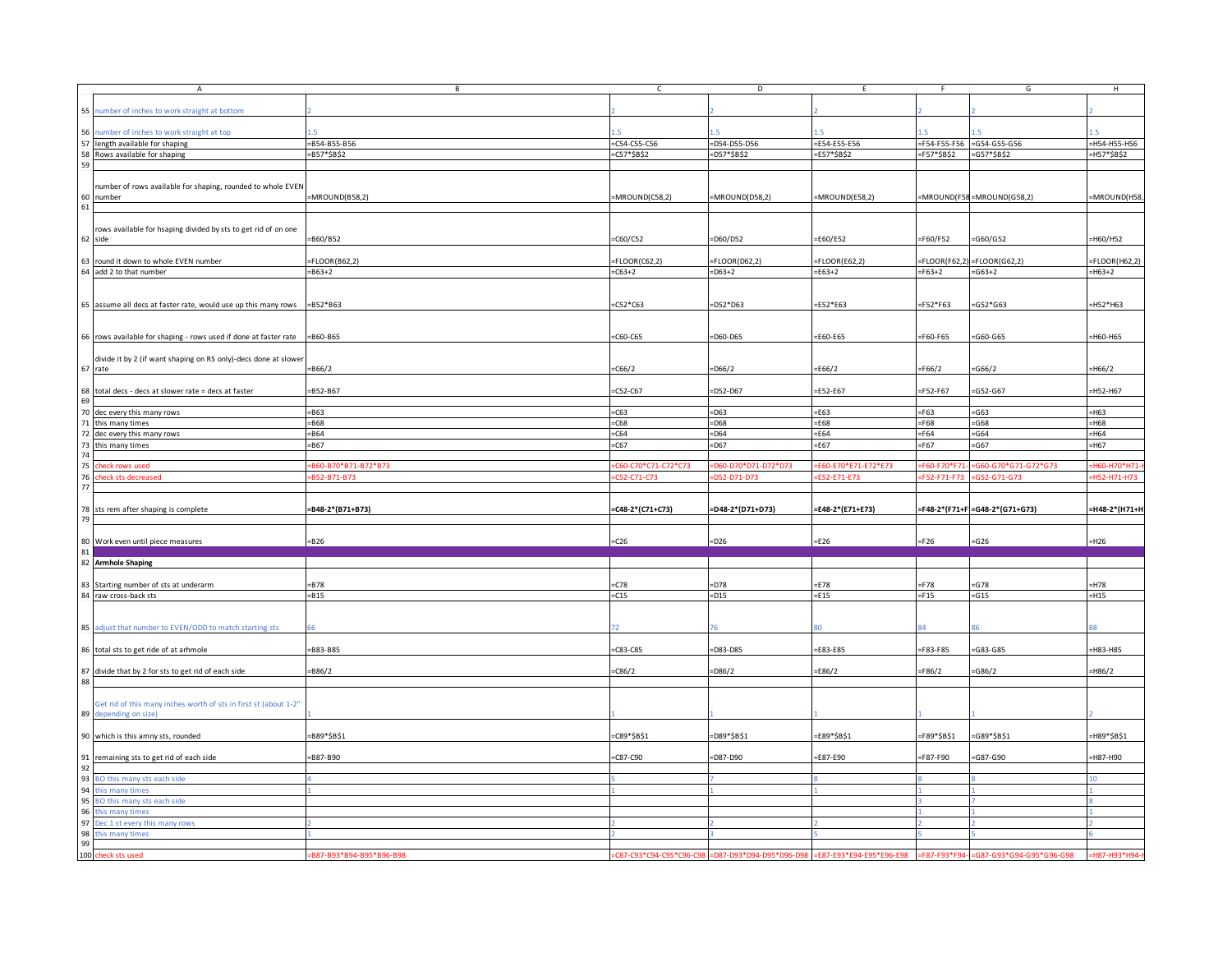| $\overline{A}$                                                        |                                             |                        | D.                     |                                                                                                          |                              | G                                                                                                                                      | H               |
|-----------------------------------------------------------------------|---------------------------------------------|------------------------|------------------------|----------------------------------------------------------------------------------------------------------|------------------------------|----------------------------------------------------------------------------------------------------------------------------------------|-----------------|
| 101 it took this many rows (assuming BO takes 2 rows)                 | :2*(B94+B96)+B97*B98                        | 2*(C94+C96)+C97*C98    | 2*(D94+D96)+D97*D98    | 2*(E94+E96)+E97*E98                                                                                      | $2*(F94+F96)$                | 2*(G94+G96)+G97*G98                                                                                                                    | 2*(H94+H96)     |
| 102 it took this many rows (assuming BO takes 1 rows)                 | B94+B96+B97*B98                             | 34+C96+C97*C98         | D94+D96+D97*D98        | E94+E96+E97*E98                                                                                          | F94+F96+F97*                 | G94+G96+G97*G98                                                                                                                        | H94+H96+H97     |
| 103                                                                   |                                             |                        |                        |                                                                                                          |                              |                                                                                                                                        |                 |
| 104 length of armhole curve-knitting                                  | B101/\$B\$2                                 | C101/\$B\$2            | D101/\$B\$2            | E101/\$B\$2                                                                                              | 101/\$B\$2                   | G101/\$B\$2                                                                                                                            | H101/\$B\$2     |
| 105 length of armhole curve-crochet                                   | B102/\$B\$2                                 | C102/\$B\$2            | D102/\$B\$2            | E102/\$B\$2                                                                                              | 102/\$B\$2                   | G102/\$B\$2                                                                                                                            | H102/\$B\$2     |
| 106                                                                   |                                             |                        |                        |                                                                                                          |                              |                                                                                                                                        |                 |
| 107 number of sts after armhole shaping                               | =B83-2*(B93*B94+B95*B96)-2*B98              |                        |                        |                                                                                                          |                              | =C83-2*(C93*C94+C95*C96)- =D83-2*(D93*D94+D95*D96) =E83-2*(E93*E94+E95*E96)-2 =F83-2*(F93*F =G83-2*(G93*G94+G95*G96)-2*d=H83-2*(H93*H  |                 |
| 108 Work even until armhole measures this high                        | =B28                                        | $=$ C28                | $=$ D28                | =E28                                                                                                     | $=F28$                       | $= G28$                                                                                                                                | =H28            |
| 10 <sup>c</sup><br>110 Back Neck Shaping                              |                                             |                        |                        |                                                                                                          |                              |                                                                                                                                        |                 |
| 111 beginning with this many cross-back sts                           | B107                                        | $-C107$                | $=$ D107               | $=$ E107                                                                                                 | F107                         | G107                                                                                                                                   | -H107           |
| 112 raw back neck sts                                                 | $= B18$                                     | $= C18$                | $=$ D18                | $=$ E18                                                                                                  | $=F18$                       | $-618$                                                                                                                                 | $=$ H18         |
| 113 (cross back sts - raw back neck sts)/2                            | $=(B111-B112)/2$                            | $(C111-C112)/2$        | $=(D111-D112)/2$       | $=(E111-E112)/2$                                                                                         |                              | F111-F112)/2=(G111-G112)/2)                                                                                                            | (H111-H112)/2   |
|                                                                       |                                             |                        |                        |                                                                                                          |                              |                                                                                                                                        |                 |
| rounded to whole numbr to get number of shoulder sts each<br>114 side | =ROUND(B113,0)                              | $=$ ROUND(C113,0)      | $=$ ROUND(D113,0)      | $=$ ROUND(E113,0)                                                                                        |                              | $=$ ROUND(F113, $=$ ROUND(G113,0)                                                                                                      | ROUND(H113,     |
| cross back sts - (shoulder sts each side * 2) = actual back nck       |                                             |                        |                        |                                                                                                          |                              |                                                                                                                                        |                 |
| $115$ sts                                                             | =B111-(B114*2)                              | $-C111-(C114*2)$       | $=$ D111-(D114*2)      | $=$ E111-(E114*2)                                                                                        |                              | F111-(F114*2=G111-(G114*2)                                                                                                             | -H111-(H114*2   |
| 116<br>117 length of back neck shaping                                | $= B30$                                     | $=$ C30                | $=$ D30                | $=$ E30                                                                                                  | F30                          | $= G30$                                                                                                                                | H30             |
| 118 rows for back neck shaping                                        | =B117*\$B\$2                                | C117*\$B\$2=           | =D117*\$B\$2           | $=$ E117*\$B\$2                                                                                          | F117*\$B\$2=                 | $=G117*SB$2$                                                                                                                           | =H117*\$B\$2    |
| 119 round to even for knitting                                        | $=$ EVEN(B118)                              | $=$ EVEN(C118)         | $=$ EVEN(D118)         | $=$ EVEN(E118)                                                                                           | $=$ EVEN(F118)               | $=$ EVEN(G118)                                                                                                                         | EVEN(H118)      |
| 120 initial BO is about 2/3 of total back neck sts                    | $=0.67*B115$                                | $=0.67*C115$           | $=0.67*D115$           | $=0.67*E115$                                                                                             | $=0.67*F115$                 | $=0.67*G115$                                                                                                                           | $=0.67*H115$    |
| 121 round to even/odd to match back neck sts                          |                                             |                        |                        |                                                                                                          |                              |                                                                                                                                        |                 |
| 122 this many total sts rem for back neck after that initial BO       | $= B115 - B121$                             | $-C115-C121$           | $=$ D115-D121          | $=$ E115-E121                                                                                            | F115-F121                    | $= G115 - G121$                                                                                                                        | H115-H121       |
| 123 sts each side to get rid of                                       | $= B122/2$                                  | $-C122/2$              | $=$ D122/2             | $=$ E122/2                                                                                               | F122/2                       | $= G122/2$                                                                                                                             | $=$ H122/2      |
| 125                                                                   |                                             |                        |                        |                                                                                                          |                              |                                                                                                                                        |                 |
| 126 BO this many center sts once                                      | $= B121$                                    | $= C121$               | $=$ D121               | $=$ E121                                                                                                 | $=F121$                      | $= G121$                                                                                                                               | =H121           |
| 127<br>BO this many sts each side                                     |                                             |                        |                        |                                                                                                          |                              |                                                                                                                                        |                 |
| 128 this many times<br>129 BO this many sts each side                 |                                             |                        |                        |                                                                                                          |                              |                                                                                                                                        |                 |
| 130 this many times                                                   |                                             |                        |                        |                                                                                                          |                              |                                                                                                                                        |                 |
| 131 Dec 1 st every this many rows                                     |                                             |                        |                        |                                                                                                          |                              |                                                                                                                                        |                 |
| 132 this many times                                                   |                                             |                        |                        |                                                                                                          |                              |                                                                                                                                        |                 |
| 133                                                                   |                                             |                        |                        |                                                                                                          |                              |                                                                                                                                        |                 |
| 134 check sts used                                                    | =B115-B126-2*(B127*B128+B129*B130+B132)     | C115-C126-2*(C127*C128 | 0115-0126-2*(D127*D128 | :F115-F126-2*(F127*F128+                                                                                 | 115-F126-                    |                                                                                                                                        | H115-H126-1     |
| 135<br>136                                                            | =1+B128+B130+B131*B132                      | :1+C128+C130+C131*C132 | :1+D128+D130+D131*D132 | $=1+E128+E130+E131*E132$                                                                                 | $=1 + F128 + F130$           | :1+G128+G130+G131*G132                                                                                                                 | $=1+H128+H13$   |
|                                                                       |                                             |                        |                        |                                                                                                          |                              |                                                                                                                                        |                 |
| 137 rows used for back neck - knitting                                | $=2+2*(B128+B130)+B131*B132$                |                        |                        |                                                                                                          |                              | =2+2*(C128+C130)+C131*C1:=2+2*(D128+D130)+D131*D13=2+2*(E128+E130)+E131*E13;=2+2*(F128+F1=2+2*(G128+G130)+G131*G132 =2+2*(H128+H1:     |                 |
| 138 length used in back neck shaping-knitting                         | $= B137 / $B$2$                             | $=C137/5B52$           | $=D137/\$B$2$          | $=$ E137/\$B\$2                                                                                          | $=$ F137/\$B\$2 =G137/\$B\$2 |                                                                                                                                        | $=$ H137/\$B\$2 |
| 139                                                                   |                                             |                        |                        |                                                                                                          |                              |                                                                                                                                        |                 |
| 140 rows used for back neck -crochet                                  | $=1+ B128 + B130 + B131 * B132$             |                        |                        | =1+C128+C130+C131*C132 =1+D128+D130+D131*D132 =1+E128+E130+E131*E132 =1+F128+F130+=1+G128+G130+G131*G132 |                              |                                                                                                                                        | $=1+H128+H130+$ |
| 141 length used in back neck shaping-crochet                          | $= B140 / $B$2$                             | $=C140/5B52$           | $=D140/\$B$2$          | $=$ E140/\$B\$2                                                                                          | $=$ F140/\$B\$2              | $=G140/\$B$2$                                                                                                                          | =H140/\$B\$2    |
| 142 shoulder sts remain after back neck shaping                       | =(B111-B126-2*(B127*B128+B129*B130+B132))/2 |                        |                        |                                                                                                          |                              | =(C111-C126-2*(C127*C128+=(D111-D126-2*(D127*D128+I=(E111-E126-2*(E127*E128+E=(F111-F126-2*=(G111-G126-2*(G127*G128+G12=(H111-H126-2*) |                 |
| 143                                                                   |                                             |                        |                        |                                                                                                          |                              |                                                                                                                                        |                 |
| 144 Front Neck Shaping<br>145 actual back neck sts                    | $= B115$                                    | $=$ C115               | $=$ D115               | $=$ E115                                                                                                 | $=F115$                      | $= G115$                                                                                                                               | $=$ H115        |
| 146 length of front neck shaping                                      | $=$ B31                                     | $= C31$                | $-D31$                 | $=$ E31                                                                                                  | $=F31$                       | $-631$                                                                                                                                 | H31             |
| 147 rows for front neck shaping                                       | B146*\$B\$2                                 | C146*\$B\$2            | =D146*\$B\$2           | =E146*\$B\$2                                                                                             | F146*\$B\$2                  | $=G146*SB$2$                                                                                                                           | H146*\$B\$2     |
| 148 round to even for knitting                                        | $=$ EVEN(B147)                              | =EVEN(C147)            | $=$ EVEN(D147)         | $=$ EVEN(E147)                                                                                           |                              | $=$ EVEN(F147) $=$ EVEN(G147)                                                                                                          | =EVEN(H147)     |
|                                                                       |                                             |                        |                        |                                                                                                          |                              |                                                                                                                                        |                 |
| 149 initial BO is about 1/3 of total front neck sts                   | $=0.33*B145$                                | $=0.33 * C145$         | $=0.33*D145$           | $=0.33*E145$                                                                                             | $=0.33*F145$ = 0.33*G145     |                                                                                                                                        | $=0.33*H145$    |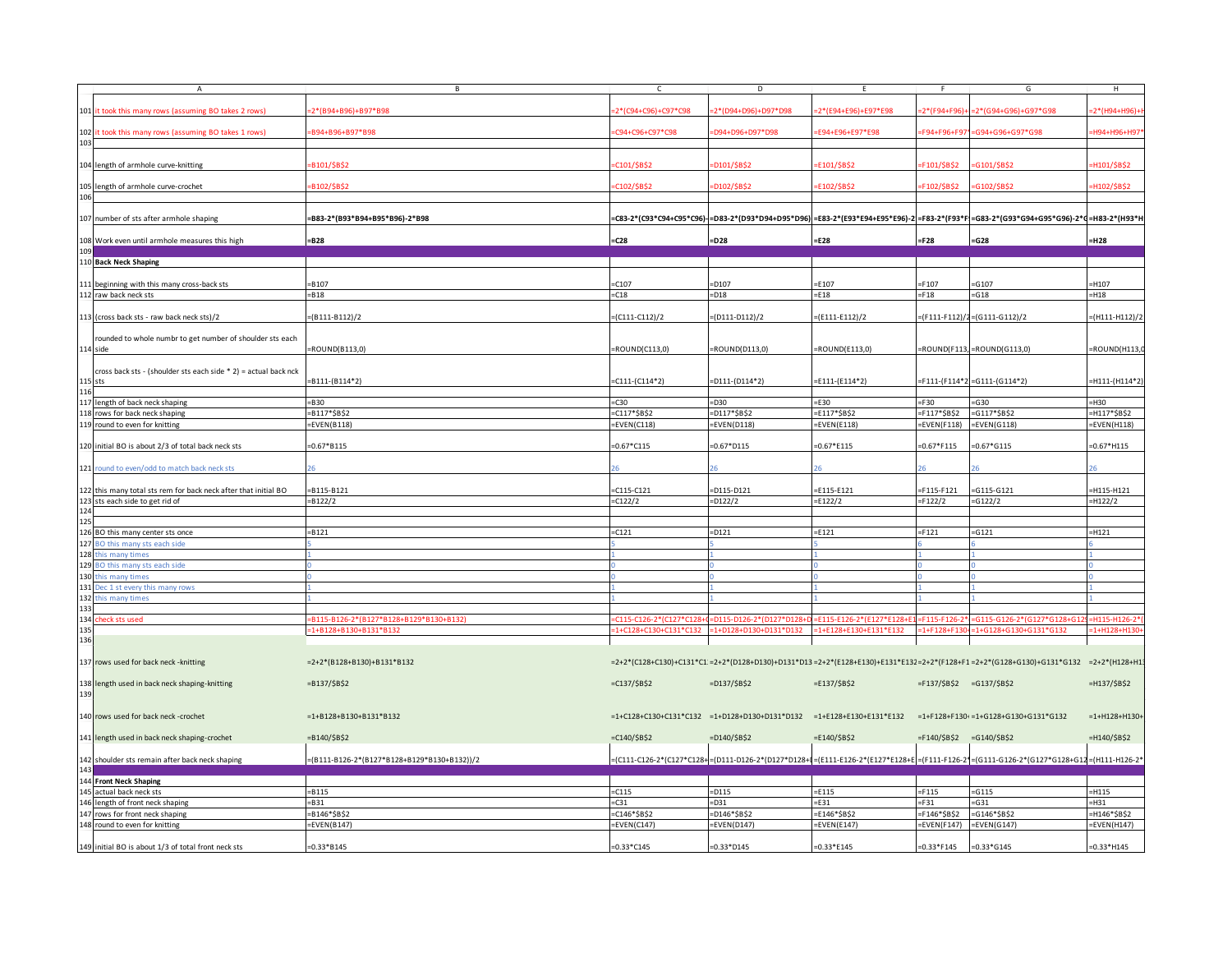| ound to even/odd to match neck sts<br>150 r<br>151 this many total sts rem for front neck after that initial BO<br>B145-B150<br>$-C145-C150$<br>D145-D150<br>E145-E150<br>F145-F150<br>$= G145 - G150$<br>H145-H150<br>152 sts each side to get rid of<br>$-B151/2$<br>C151/2<br>$= 0151/2$<br>E151/2<br>F151/2<br>$= G151/2$<br>$=$ H151/2<br>155 BO this many center sts once<br>B150<br>$=$ C150<br>$=$ D150<br>$=$ E150<br>$=F150$<br>$=$ G150<br>H150<br>156 BO this many sts each side<br>157 this many times<br>158 BO this many sts each side<br>159 <sub>t</sub><br>his many times<br>160 Dec 1 st every this many rows<br>161 this many times<br>162<br>163 check sts used for front neck<br>=B155+2*(B156*B157+B158*B159+B161)<br>=C155+2*(C156*C157+C158*<br>=D155+2*(D156*D157+D158*I=E155+2*(E156*E157+E158*E =F155+2*(F156=G155+2*(G156*G157+G158*G15=H155+2*(H156<br>164 compare to back neck<br>B163-B145<br>C163-C115<br>E163-E115<br>$-6163 - 6115$<br>H163-H115<br>D163-D115<br>F163-F115<br>165<br>=2+2*(C157+C159)+C160*C1=2+2*(P157+P159)+D160*D16=2+2*(E157+E159)+E160*E161=2+2*(F157+F1=2+2*(G157+G159)+G160*G161 =2+2*(H157+H1<br>166 rows used for front neck - knitting<br>$=2+2*(B157+B159)+B160*B161$<br>167 length used in front neck shaping-knitting<br>$=C166/ $B$2$<br>$=$ H166/\$B\$2<br>$= B166 / $B$2$<br>$=$ D166/\$B\$2<br>$=$ E166/\$B\$2<br>$=$ F166/\$B\$2 =G166/\$B\$2<br>169 rows used for front neck -crochet<br>$=1+B157+B159+B160*B161$<br>$=1+C157+C159+C160*C161$ $=1+D157+D159+D160*D161$ $=1+E157+E159+E160*E161$<br>=1+F157+F159+=1+G157+G159+G160*G161<br>$=1+H157+H159+$<br>170 length used in front neck shaping-crochet<br>$= B169 / $B$2$<br>$=C169/5B52$<br>$=D169/ $B$2$<br>$=E169/$B$2$<br>$=$ F169/\$B\$2 =G169/\$B\$2<br>=H169/\$B\$2<br>171<br>172 Shoulder Slope<br>173 depth of shoulder slope<br>B32<br>$=$ D32<br>$=$ E32<br>$=G32$<br>-H32<br>$= C32$<br>$=$ F32<br>174 rows in shoulder slope<br>B173*\$B\$2<br>=C173*\$B\$2<br>$=$ D173*\$B\$2<br>=E173*\$B\$2<br>=F173*\$B\$2<br>$=G173*SB$2$<br>=H173*\$B\$2<br>divide by 2 for knitting or 1 for crochet to get number of steps<br>available for shoulder shaping, round to nearest whole<br>ROUND(C174/2,0)<br>=ROUND(D174/2,0)<br>$=$ ROUND(E174/2,0)<br>$=$ ROUND(F174/=ROUND(G174/2,0)<br>ROUND(H174/<br>175 number<br>ROUND(B174/2,0)<br>$=G142/G175$<br>$=$ D142/D175<br>$=$ E142/E175<br>=H142/H175<br>176 shoulder sts / steps available<br>B142/B175<br>$=C142/C175$<br>$=F142/F175$<br>177 round down to whole number<br>$=$ FLOOR(B176,1)<br>$=$ FLOOR(C176,1)<br>$=$ FLOOR(D176,1)<br>$=$ FLOOR(E176,1)<br>$= FLOOR(F176, 1 = FLOOR(G176, 1))$<br>FLOOR(H176,<br>178<br>179 BO this many sts<br>B177<br>$=$ C177<br>$=$ D177<br>$=$ E177<br>$=F177$<br>$= G177$<br>-H177<br>$-B175-1$<br>$= C175 - 1$<br>$=$ D175-1<br>$=$ E175-1<br>$=F175-1$<br>$= G175 - 1$<br>H175-1<br>180 this many times<br>181 BO this many sts<br>B142-B179*B180<br>=C142-C179*C180<br>=D142-D179*D180<br>=E142-E179*E180<br>=F142-F179*F1=G142-G179*G180<br>=H142-H179*H<br>182 this many times<br>183<br>184<br>heck sts used<br>B142-B179*B180-B181*B182<br>C142-C179*C180-C181*0<br>0142-0179*0180-0181*0<br>=F142-F179*F180-F181*F18<br>$E142 - E179*$<br>3142-G179*G180-G181*G182<br>H142-H179*<br>185<br>heck steps used<br>C180+C182-C17<br>E180+E182-E17<br>-H180+H182-<br>B180+B182-B175<br>D180+D182-D17<br>F180+F182<br>G180+G182-G17<br>186<br>187<br>188 Sleeve Shaping<br>$=$ ROUND(B21,0)<br>$=$ ROUND(C21,0)<br>$=$ ROUND(D21,0)<br>$=$ ROUND(E21,0)<br>$=$ ROUND(F21,0 = ROUND(G21,0)<br>190 Starting number of sts<br>ROUND(H21,0<br>$= B24$<br>$= C24$<br>$=$ D24<br>$=$ E24<br>$=F24$<br>$= G24$<br>191 raw top of sleeve sts<br>=H24<br>192 adjust that number to EVEN/ODD to match starting sts<br>193 total sts to addfrom cuff to sleeve cap<br>$= B192 - B190$<br>$=$ C192-C190<br>=D192-D190<br>=E192-E190<br>F192-F190<br>$= G192 - G190$<br>H192-H190<br>194 divide by 2 for sts to get rid of on one side<br>B193/2<br>$-C193/2$<br>=D193/2<br>E193/2<br>F193/2<br>$= G193/2$<br>H193/2<br>195<br>E27<br>$-B27$<br>C27<br>$=$ D27<br>$=F27$<br>$= G27$<br>H <sub>27</sub><br>196 Length from cuff to sleeve cap<br>197 number of inches to work straight at bottom<br>198 number of inches to work straight at top<br>B196-B197-B198<br>=C196-C197-C198<br>=D196-D197-D198<br>=E196-E197-E198<br>=F196-F197-F1=G196-G197-G198<br>H196-H197-H1<br>199 length available for shaping<br>200 Rows available for shaping<br>B199*\$B\$2<br>C199*\$B\$2<br>=D199*\$B\$2<br>E199*\$B\$2<br>=F199*\$B\$2 =G199*\$B\$2<br>H199*\$B\$2<br>201 |     | $\overline{A}$ | B | $\mathsf{C}$ | D | E | F. | G | H |
|----------------------------------------------------------------------------------------------------------------------------------------------------------------------------------------------------------------------------------------------------------------------------------------------------------------------------------------------------------------------------------------------------------------------------------------------------------------------------------------------------------------------------------------------------------------------------------------------------------------------------------------------------------------------------------------------------------------------------------------------------------------------------------------------------------------------------------------------------------------------------------------------------------------------------------------------------------------------------------------------------------------------------------------------------------------------------------------------------------------------------------------------------------------------------------------------------------------------------------------------------------------------------------------------------------------------------------------------------------------------------------------------------------------------------------------------------------------------------------------------------------------------------------------------------------------------------------------------------------------------------------------------------------------------------------------------------------------------------------------------------------------------------------------------------------------------------------------------------------------------------------------------------------------------------------------------------------------------------------------------------------------------------------------------------------------------------------------------------------------------------------------------------------------------------------------------------------------------------------------------------------------------------------------------------------------------------------------------------------------------------------------------------------------------------------------------------------------------------------------------------------------------------------------------------------------------------------------------------------------------------------------------------------------------------------------------------------------------------------------------------------------------------------------------------------------------------------------------------------------------------------------------------------------------------------------------------------------------------------------------------------------------------------------------------------------------------------------------------------------------------------------------------------------------------------------------------------------------------------------------------------------------------------------------------------------------------------------------------------------------------------------------------------------------------------------------------------------------------------------------------------------------------------------------------------------------------------------------------------------------------------------------------------------------------------------------------------------------------------------------------------------------------------------------------------------------------------------------------------------------------------------------------------------------------------------------------------------------------------------------------------------------------------------------------------------------------------------------------------------------------------------------------------------------------------------------------------------------------------------------------------------------------------------------------------------------------------------------------------------------------------------------------------------------------------------------------------------------------------------------------------------------------------------------------------------------------------------------------------------------------------------------------------------------------------|-----|----------------|---|--------------|---|---|----|---|---|
|                                                                                                                                                                                                                                                                                                                                                                                                                                                                                                                                                                                                                                                                                                                                                                                                                                                                                                                                                                                                                                                                                                                                                                                                                                                                                                                                                                                                                                                                                                                                                                                                                                                                                                                                                                                                                                                                                                                                                                                                                                                                                                                                                                                                                                                                                                                                                                                                                                                                                                                                                                                                                                                                                                                                                                                                                                                                                                                                                                                                                                                                                                                                                                                                                                                                                                                                                                                                                                                                                                                                                                                                                                                                                                                                                                                                                                                                                                                                                                                                                                                                                                                                                                                                                                                                                                                                                                                                                                                                                                                                                                                                                                                                                  |     |                |   |              |   |   |    |   |   |
|                                                                                                                                                                                                                                                                                                                                                                                                                                                                                                                                                                                                                                                                                                                                                                                                                                                                                                                                                                                                                                                                                                                                                                                                                                                                                                                                                                                                                                                                                                                                                                                                                                                                                                                                                                                                                                                                                                                                                                                                                                                                                                                                                                                                                                                                                                                                                                                                                                                                                                                                                                                                                                                                                                                                                                                                                                                                                                                                                                                                                                                                                                                                                                                                                                                                                                                                                                                                                                                                                                                                                                                                                                                                                                                                                                                                                                                                                                                                                                                                                                                                                                                                                                                                                                                                                                                                                                                                                                                                                                                                                                                                                                                                                  |     |                |   |              |   |   |    |   |   |
|                                                                                                                                                                                                                                                                                                                                                                                                                                                                                                                                                                                                                                                                                                                                                                                                                                                                                                                                                                                                                                                                                                                                                                                                                                                                                                                                                                                                                                                                                                                                                                                                                                                                                                                                                                                                                                                                                                                                                                                                                                                                                                                                                                                                                                                                                                                                                                                                                                                                                                                                                                                                                                                                                                                                                                                                                                                                                                                                                                                                                                                                                                                                                                                                                                                                                                                                                                                                                                                                                                                                                                                                                                                                                                                                                                                                                                                                                                                                                                                                                                                                                                                                                                                                                                                                                                                                                                                                                                                                                                                                                                                                                                                                                  |     |                |   |              |   |   |    |   |   |
|                                                                                                                                                                                                                                                                                                                                                                                                                                                                                                                                                                                                                                                                                                                                                                                                                                                                                                                                                                                                                                                                                                                                                                                                                                                                                                                                                                                                                                                                                                                                                                                                                                                                                                                                                                                                                                                                                                                                                                                                                                                                                                                                                                                                                                                                                                                                                                                                                                                                                                                                                                                                                                                                                                                                                                                                                                                                                                                                                                                                                                                                                                                                                                                                                                                                                                                                                                                                                                                                                                                                                                                                                                                                                                                                                                                                                                                                                                                                                                                                                                                                                                                                                                                                                                                                                                                                                                                                                                                                                                                                                                                                                                                                                  |     |                |   |              |   |   |    |   |   |
|                                                                                                                                                                                                                                                                                                                                                                                                                                                                                                                                                                                                                                                                                                                                                                                                                                                                                                                                                                                                                                                                                                                                                                                                                                                                                                                                                                                                                                                                                                                                                                                                                                                                                                                                                                                                                                                                                                                                                                                                                                                                                                                                                                                                                                                                                                                                                                                                                                                                                                                                                                                                                                                                                                                                                                                                                                                                                                                                                                                                                                                                                                                                                                                                                                                                                                                                                                                                                                                                                                                                                                                                                                                                                                                                                                                                                                                                                                                                                                                                                                                                                                                                                                                                                                                                                                                                                                                                                                                                                                                                                                                                                                                                                  |     |                |   |              |   |   |    |   |   |
|                                                                                                                                                                                                                                                                                                                                                                                                                                                                                                                                                                                                                                                                                                                                                                                                                                                                                                                                                                                                                                                                                                                                                                                                                                                                                                                                                                                                                                                                                                                                                                                                                                                                                                                                                                                                                                                                                                                                                                                                                                                                                                                                                                                                                                                                                                                                                                                                                                                                                                                                                                                                                                                                                                                                                                                                                                                                                                                                                                                                                                                                                                                                                                                                                                                                                                                                                                                                                                                                                                                                                                                                                                                                                                                                                                                                                                                                                                                                                                                                                                                                                                                                                                                                                                                                                                                                                                                                                                                                                                                                                                                                                                                                                  |     |                |   |              |   |   |    |   |   |
|                                                                                                                                                                                                                                                                                                                                                                                                                                                                                                                                                                                                                                                                                                                                                                                                                                                                                                                                                                                                                                                                                                                                                                                                                                                                                                                                                                                                                                                                                                                                                                                                                                                                                                                                                                                                                                                                                                                                                                                                                                                                                                                                                                                                                                                                                                                                                                                                                                                                                                                                                                                                                                                                                                                                                                                                                                                                                                                                                                                                                                                                                                                                                                                                                                                                                                                                                                                                                                                                                                                                                                                                                                                                                                                                                                                                                                                                                                                                                                                                                                                                                                                                                                                                                                                                                                                                                                                                                                                                                                                                                                                                                                                                                  | 153 |                |   |              |   |   |    |   |   |
|                                                                                                                                                                                                                                                                                                                                                                                                                                                                                                                                                                                                                                                                                                                                                                                                                                                                                                                                                                                                                                                                                                                                                                                                                                                                                                                                                                                                                                                                                                                                                                                                                                                                                                                                                                                                                                                                                                                                                                                                                                                                                                                                                                                                                                                                                                                                                                                                                                                                                                                                                                                                                                                                                                                                                                                                                                                                                                                                                                                                                                                                                                                                                                                                                                                                                                                                                                                                                                                                                                                                                                                                                                                                                                                                                                                                                                                                                                                                                                                                                                                                                                                                                                                                                                                                                                                                                                                                                                                                                                                                                                                                                                                                                  | 154 |                |   |              |   |   |    |   |   |
|                                                                                                                                                                                                                                                                                                                                                                                                                                                                                                                                                                                                                                                                                                                                                                                                                                                                                                                                                                                                                                                                                                                                                                                                                                                                                                                                                                                                                                                                                                                                                                                                                                                                                                                                                                                                                                                                                                                                                                                                                                                                                                                                                                                                                                                                                                                                                                                                                                                                                                                                                                                                                                                                                                                                                                                                                                                                                                                                                                                                                                                                                                                                                                                                                                                                                                                                                                                                                                                                                                                                                                                                                                                                                                                                                                                                                                                                                                                                                                                                                                                                                                                                                                                                                                                                                                                                                                                                                                                                                                                                                                                                                                                                                  |     |                |   |              |   |   |    |   |   |
|                                                                                                                                                                                                                                                                                                                                                                                                                                                                                                                                                                                                                                                                                                                                                                                                                                                                                                                                                                                                                                                                                                                                                                                                                                                                                                                                                                                                                                                                                                                                                                                                                                                                                                                                                                                                                                                                                                                                                                                                                                                                                                                                                                                                                                                                                                                                                                                                                                                                                                                                                                                                                                                                                                                                                                                                                                                                                                                                                                                                                                                                                                                                                                                                                                                                                                                                                                                                                                                                                                                                                                                                                                                                                                                                                                                                                                                                                                                                                                                                                                                                                                                                                                                                                                                                                                                                                                                                                                                                                                                                                                                                                                                                                  |     |                |   |              |   |   |    |   |   |
|                                                                                                                                                                                                                                                                                                                                                                                                                                                                                                                                                                                                                                                                                                                                                                                                                                                                                                                                                                                                                                                                                                                                                                                                                                                                                                                                                                                                                                                                                                                                                                                                                                                                                                                                                                                                                                                                                                                                                                                                                                                                                                                                                                                                                                                                                                                                                                                                                                                                                                                                                                                                                                                                                                                                                                                                                                                                                                                                                                                                                                                                                                                                                                                                                                                                                                                                                                                                                                                                                                                                                                                                                                                                                                                                                                                                                                                                                                                                                                                                                                                                                                                                                                                                                                                                                                                                                                                                                                                                                                                                                                                                                                                                                  |     |                |   |              |   |   |    |   |   |
|                                                                                                                                                                                                                                                                                                                                                                                                                                                                                                                                                                                                                                                                                                                                                                                                                                                                                                                                                                                                                                                                                                                                                                                                                                                                                                                                                                                                                                                                                                                                                                                                                                                                                                                                                                                                                                                                                                                                                                                                                                                                                                                                                                                                                                                                                                                                                                                                                                                                                                                                                                                                                                                                                                                                                                                                                                                                                                                                                                                                                                                                                                                                                                                                                                                                                                                                                                                                                                                                                                                                                                                                                                                                                                                                                                                                                                                                                                                                                                                                                                                                                                                                                                                                                                                                                                                                                                                                                                                                                                                                                                                                                                                                                  |     |                |   |              |   |   |    |   |   |
|                                                                                                                                                                                                                                                                                                                                                                                                                                                                                                                                                                                                                                                                                                                                                                                                                                                                                                                                                                                                                                                                                                                                                                                                                                                                                                                                                                                                                                                                                                                                                                                                                                                                                                                                                                                                                                                                                                                                                                                                                                                                                                                                                                                                                                                                                                                                                                                                                                                                                                                                                                                                                                                                                                                                                                                                                                                                                                                                                                                                                                                                                                                                                                                                                                                                                                                                                                                                                                                                                                                                                                                                                                                                                                                                                                                                                                                                                                                                                                                                                                                                                                                                                                                                                                                                                                                                                                                                                                                                                                                                                                                                                                                                                  |     |                |   |              |   |   |    |   |   |
|                                                                                                                                                                                                                                                                                                                                                                                                                                                                                                                                                                                                                                                                                                                                                                                                                                                                                                                                                                                                                                                                                                                                                                                                                                                                                                                                                                                                                                                                                                                                                                                                                                                                                                                                                                                                                                                                                                                                                                                                                                                                                                                                                                                                                                                                                                                                                                                                                                                                                                                                                                                                                                                                                                                                                                                                                                                                                                                                                                                                                                                                                                                                                                                                                                                                                                                                                                                                                                                                                                                                                                                                                                                                                                                                                                                                                                                                                                                                                                                                                                                                                                                                                                                                                                                                                                                                                                                                                                                                                                                                                                                                                                                                                  |     |                |   |              |   |   |    |   |   |
|                                                                                                                                                                                                                                                                                                                                                                                                                                                                                                                                                                                                                                                                                                                                                                                                                                                                                                                                                                                                                                                                                                                                                                                                                                                                                                                                                                                                                                                                                                                                                                                                                                                                                                                                                                                                                                                                                                                                                                                                                                                                                                                                                                                                                                                                                                                                                                                                                                                                                                                                                                                                                                                                                                                                                                                                                                                                                                                                                                                                                                                                                                                                                                                                                                                                                                                                                                                                                                                                                                                                                                                                                                                                                                                                                                                                                                                                                                                                                                                                                                                                                                                                                                                                                                                                                                                                                                                                                                                                                                                                                                                                                                                                                  |     |                |   |              |   |   |    |   |   |
|                                                                                                                                                                                                                                                                                                                                                                                                                                                                                                                                                                                                                                                                                                                                                                                                                                                                                                                                                                                                                                                                                                                                                                                                                                                                                                                                                                                                                                                                                                                                                                                                                                                                                                                                                                                                                                                                                                                                                                                                                                                                                                                                                                                                                                                                                                                                                                                                                                                                                                                                                                                                                                                                                                                                                                                                                                                                                                                                                                                                                                                                                                                                                                                                                                                                                                                                                                                                                                                                                                                                                                                                                                                                                                                                                                                                                                                                                                                                                                                                                                                                                                                                                                                                                                                                                                                                                                                                                                                                                                                                                                                                                                                                                  |     |                |   |              |   |   |    |   |   |
|                                                                                                                                                                                                                                                                                                                                                                                                                                                                                                                                                                                                                                                                                                                                                                                                                                                                                                                                                                                                                                                                                                                                                                                                                                                                                                                                                                                                                                                                                                                                                                                                                                                                                                                                                                                                                                                                                                                                                                                                                                                                                                                                                                                                                                                                                                                                                                                                                                                                                                                                                                                                                                                                                                                                                                                                                                                                                                                                                                                                                                                                                                                                                                                                                                                                                                                                                                                                                                                                                                                                                                                                                                                                                                                                                                                                                                                                                                                                                                                                                                                                                                                                                                                                                                                                                                                                                                                                                                                                                                                                                                                                                                                                                  |     |                |   |              |   |   |    |   |   |
|                                                                                                                                                                                                                                                                                                                                                                                                                                                                                                                                                                                                                                                                                                                                                                                                                                                                                                                                                                                                                                                                                                                                                                                                                                                                                                                                                                                                                                                                                                                                                                                                                                                                                                                                                                                                                                                                                                                                                                                                                                                                                                                                                                                                                                                                                                                                                                                                                                                                                                                                                                                                                                                                                                                                                                                                                                                                                                                                                                                                                                                                                                                                                                                                                                                                                                                                                                                                                                                                                                                                                                                                                                                                                                                                                                                                                                                                                                                                                                                                                                                                                                                                                                                                                                                                                                                                                                                                                                                                                                                                                                                                                                                                                  |     |                |   |              |   |   |    |   |   |
|                                                                                                                                                                                                                                                                                                                                                                                                                                                                                                                                                                                                                                                                                                                                                                                                                                                                                                                                                                                                                                                                                                                                                                                                                                                                                                                                                                                                                                                                                                                                                                                                                                                                                                                                                                                                                                                                                                                                                                                                                                                                                                                                                                                                                                                                                                                                                                                                                                                                                                                                                                                                                                                                                                                                                                                                                                                                                                                                                                                                                                                                                                                                                                                                                                                                                                                                                                                                                                                                                                                                                                                                                                                                                                                                                                                                                                                                                                                                                                                                                                                                                                                                                                                                                                                                                                                                                                                                                                                                                                                                                                                                                                                                                  |     |                |   |              |   |   |    |   |   |
|                                                                                                                                                                                                                                                                                                                                                                                                                                                                                                                                                                                                                                                                                                                                                                                                                                                                                                                                                                                                                                                                                                                                                                                                                                                                                                                                                                                                                                                                                                                                                                                                                                                                                                                                                                                                                                                                                                                                                                                                                                                                                                                                                                                                                                                                                                                                                                                                                                                                                                                                                                                                                                                                                                                                                                                                                                                                                                                                                                                                                                                                                                                                                                                                                                                                                                                                                                                                                                                                                                                                                                                                                                                                                                                                                                                                                                                                                                                                                                                                                                                                                                                                                                                                                                                                                                                                                                                                                                                                                                                                                                                                                                                                                  |     |                |   |              |   |   |    |   |   |
|                                                                                                                                                                                                                                                                                                                                                                                                                                                                                                                                                                                                                                                                                                                                                                                                                                                                                                                                                                                                                                                                                                                                                                                                                                                                                                                                                                                                                                                                                                                                                                                                                                                                                                                                                                                                                                                                                                                                                                                                                                                                                                                                                                                                                                                                                                                                                                                                                                                                                                                                                                                                                                                                                                                                                                                                                                                                                                                                                                                                                                                                                                                                                                                                                                                                                                                                                                                                                                                                                                                                                                                                                                                                                                                                                                                                                                                                                                                                                                                                                                                                                                                                                                                                                                                                                                                                                                                                                                                                                                                                                                                                                                                                                  |     |                |   |              |   |   |    |   |   |
|                                                                                                                                                                                                                                                                                                                                                                                                                                                                                                                                                                                                                                                                                                                                                                                                                                                                                                                                                                                                                                                                                                                                                                                                                                                                                                                                                                                                                                                                                                                                                                                                                                                                                                                                                                                                                                                                                                                                                                                                                                                                                                                                                                                                                                                                                                                                                                                                                                                                                                                                                                                                                                                                                                                                                                                                                                                                                                                                                                                                                                                                                                                                                                                                                                                                                                                                                                                                                                                                                                                                                                                                                                                                                                                                                                                                                                                                                                                                                                                                                                                                                                                                                                                                                                                                                                                                                                                                                                                                                                                                                                                                                                                                                  |     |                |   |              |   |   |    |   |   |
|                                                                                                                                                                                                                                                                                                                                                                                                                                                                                                                                                                                                                                                                                                                                                                                                                                                                                                                                                                                                                                                                                                                                                                                                                                                                                                                                                                                                                                                                                                                                                                                                                                                                                                                                                                                                                                                                                                                                                                                                                                                                                                                                                                                                                                                                                                                                                                                                                                                                                                                                                                                                                                                                                                                                                                                                                                                                                                                                                                                                                                                                                                                                                                                                                                                                                                                                                                                                                                                                                                                                                                                                                                                                                                                                                                                                                                                                                                                                                                                                                                                                                                                                                                                                                                                                                                                                                                                                                                                                                                                                                                                                                                                                                  |     |                |   |              |   |   |    |   |   |
|                                                                                                                                                                                                                                                                                                                                                                                                                                                                                                                                                                                                                                                                                                                                                                                                                                                                                                                                                                                                                                                                                                                                                                                                                                                                                                                                                                                                                                                                                                                                                                                                                                                                                                                                                                                                                                                                                                                                                                                                                                                                                                                                                                                                                                                                                                                                                                                                                                                                                                                                                                                                                                                                                                                                                                                                                                                                                                                                                                                                                                                                                                                                                                                                                                                                                                                                                                                                                                                                                                                                                                                                                                                                                                                                                                                                                                                                                                                                                                                                                                                                                                                                                                                                                                                                                                                                                                                                                                                                                                                                                                                                                                                                                  |     |                |   |              |   |   |    |   |   |
|                                                                                                                                                                                                                                                                                                                                                                                                                                                                                                                                                                                                                                                                                                                                                                                                                                                                                                                                                                                                                                                                                                                                                                                                                                                                                                                                                                                                                                                                                                                                                                                                                                                                                                                                                                                                                                                                                                                                                                                                                                                                                                                                                                                                                                                                                                                                                                                                                                                                                                                                                                                                                                                                                                                                                                                                                                                                                                                                                                                                                                                                                                                                                                                                                                                                                                                                                                                                                                                                                                                                                                                                                                                                                                                                                                                                                                                                                                                                                                                                                                                                                                                                                                                                                                                                                                                                                                                                                                                                                                                                                                                                                                                                                  |     |                |   |              |   |   |    |   |   |
|                                                                                                                                                                                                                                                                                                                                                                                                                                                                                                                                                                                                                                                                                                                                                                                                                                                                                                                                                                                                                                                                                                                                                                                                                                                                                                                                                                                                                                                                                                                                                                                                                                                                                                                                                                                                                                                                                                                                                                                                                                                                                                                                                                                                                                                                                                                                                                                                                                                                                                                                                                                                                                                                                                                                                                                                                                                                                                                                                                                                                                                                                                                                                                                                                                                                                                                                                                                                                                                                                                                                                                                                                                                                                                                                                                                                                                                                                                                                                                                                                                                                                                                                                                                                                                                                                                                                                                                                                                                                                                                                                                                                                                                                                  | 168 |                |   |              |   |   |    |   |   |
|                                                                                                                                                                                                                                                                                                                                                                                                                                                                                                                                                                                                                                                                                                                                                                                                                                                                                                                                                                                                                                                                                                                                                                                                                                                                                                                                                                                                                                                                                                                                                                                                                                                                                                                                                                                                                                                                                                                                                                                                                                                                                                                                                                                                                                                                                                                                                                                                                                                                                                                                                                                                                                                                                                                                                                                                                                                                                                                                                                                                                                                                                                                                                                                                                                                                                                                                                                                                                                                                                                                                                                                                                                                                                                                                                                                                                                                                                                                                                                                                                                                                                                                                                                                                                                                                                                                                                                                                                                                                                                                                                                                                                                                                                  |     |                |   |              |   |   |    |   |   |
|                                                                                                                                                                                                                                                                                                                                                                                                                                                                                                                                                                                                                                                                                                                                                                                                                                                                                                                                                                                                                                                                                                                                                                                                                                                                                                                                                                                                                                                                                                                                                                                                                                                                                                                                                                                                                                                                                                                                                                                                                                                                                                                                                                                                                                                                                                                                                                                                                                                                                                                                                                                                                                                                                                                                                                                                                                                                                                                                                                                                                                                                                                                                                                                                                                                                                                                                                                                                                                                                                                                                                                                                                                                                                                                                                                                                                                                                                                                                                                                                                                                                                                                                                                                                                                                                                                                                                                                                                                                                                                                                                                                                                                                                                  |     |                |   |              |   |   |    |   |   |
|                                                                                                                                                                                                                                                                                                                                                                                                                                                                                                                                                                                                                                                                                                                                                                                                                                                                                                                                                                                                                                                                                                                                                                                                                                                                                                                                                                                                                                                                                                                                                                                                                                                                                                                                                                                                                                                                                                                                                                                                                                                                                                                                                                                                                                                                                                                                                                                                                                                                                                                                                                                                                                                                                                                                                                                                                                                                                                                                                                                                                                                                                                                                                                                                                                                                                                                                                                                                                                                                                                                                                                                                                                                                                                                                                                                                                                                                                                                                                                                                                                                                                                                                                                                                                                                                                                                                                                                                                                                                                                                                                                                                                                                                                  |     |                |   |              |   |   |    |   |   |
|                                                                                                                                                                                                                                                                                                                                                                                                                                                                                                                                                                                                                                                                                                                                                                                                                                                                                                                                                                                                                                                                                                                                                                                                                                                                                                                                                                                                                                                                                                                                                                                                                                                                                                                                                                                                                                                                                                                                                                                                                                                                                                                                                                                                                                                                                                                                                                                                                                                                                                                                                                                                                                                                                                                                                                                                                                                                                                                                                                                                                                                                                                                                                                                                                                                                                                                                                                                                                                                                                                                                                                                                                                                                                                                                                                                                                                                                                                                                                                                                                                                                                                                                                                                                                                                                                                                                                                                                                                                                                                                                                                                                                                                                                  |     |                |   |              |   |   |    |   |   |
|                                                                                                                                                                                                                                                                                                                                                                                                                                                                                                                                                                                                                                                                                                                                                                                                                                                                                                                                                                                                                                                                                                                                                                                                                                                                                                                                                                                                                                                                                                                                                                                                                                                                                                                                                                                                                                                                                                                                                                                                                                                                                                                                                                                                                                                                                                                                                                                                                                                                                                                                                                                                                                                                                                                                                                                                                                                                                                                                                                                                                                                                                                                                                                                                                                                                                                                                                                                                                                                                                                                                                                                                                                                                                                                                                                                                                                                                                                                                                                                                                                                                                                                                                                                                                                                                                                                                                                                                                                                                                                                                                                                                                                                                                  |     |                |   |              |   |   |    |   |   |
|                                                                                                                                                                                                                                                                                                                                                                                                                                                                                                                                                                                                                                                                                                                                                                                                                                                                                                                                                                                                                                                                                                                                                                                                                                                                                                                                                                                                                                                                                                                                                                                                                                                                                                                                                                                                                                                                                                                                                                                                                                                                                                                                                                                                                                                                                                                                                                                                                                                                                                                                                                                                                                                                                                                                                                                                                                                                                                                                                                                                                                                                                                                                                                                                                                                                                                                                                                                                                                                                                                                                                                                                                                                                                                                                                                                                                                                                                                                                                                                                                                                                                                                                                                                                                                                                                                                                                                                                                                                                                                                                                                                                                                                                                  |     |                |   |              |   |   |    |   |   |
|                                                                                                                                                                                                                                                                                                                                                                                                                                                                                                                                                                                                                                                                                                                                                                                                                                                                                                                                                                                                                                                                                                                                                                                                                                                                                                                                                                                                                                                                                                                                                                                                                                                                                                                                                                                                                                                                                                                                                                                                                                                                                                                                                                                                                                                                                                                                                                                                                                                                                                                                                                                                                                                                                                                                                                                                                                                                                                                                                                                                                                                                                                                                                                                                                                                                                                                                                                                                                                                                                                                                                                                                                                                                                                                                                                                                                                                                                                                                                                                                                                                                                                                                                                                                                                                                                                                                                                                                                                                                                                                                                                                                                                                                                  |     |                |   |              |   |   |    |   |   |
|                                                                                                                                                                                                                                                                                                                                                                                                                                                                                                                                                                                                                                                                                                                                                                                                                                                                                                                                                                                                                                                                                                                                                                                                                                                                                                                                                                                                                                                                                                                                                                                                                                                                                                                                                                                                                                                                                                                                                                                                                                                                                                                                                                                                                                                                                                                                                                                                                                                                                                                                                                                                                                                                                                                                                                                                                                                                                                                                                                                                                                                                                                                                                                                                                                                                                                                                                                                                                                                                                                                                                                                                                                                                                                                                                                                                                                                                                                                                                                                                                                                                                                                                                                                                                                                                                                                                                                                                                                                                                                                                                                                                                                                                                  |     |                |   |              |   |   |    |   |   |
|                                                                                                                                                                                                                                                                                                                                                                                                                                                                                                                                                                                                                                                                                                                                                                                                                                                                                                                                                                                                                                                                                                                                                                                                                                                                                                                                                                                                                                                                                                                                                                                                                                                                                                                                                                                                                                                                                                                                                                                                                                                                                                                                                                                                                                                                                                                                                                                                                                                                                                                                                                                                                                                                                                                                                                                                                                                                                                                                                                                                                                                                                                                                                                                                                                                                                                                                                                                                                                                                                                                                                                                                                                                                                                                                                                                                                                                                                                                                                                                                                                                                                                                                                                                                                                                                                                                                                                                                                                                                                                                                                                                                                                                                                  |     |                |   |              |   |   |    |   |   |
|                                                                                                                                                                                                                                                                                                                                                                                                                                                                                                                                                                                                                                                                                                                                                                                                                                                                                                                                                                                                                                                                                                                                                                                                                                                                                                                                                                                                                                                                                                                                                                                                                                                                                                                                                                                                                                                                                                                                                                                                                                                                                                                                                                                                                                                                                                                                                                                                                                                                                                                                                                                                                                                                                                                                                                                                                                                                                                                                                                                                                                                                                                                                                                                                                                                                                                                                                                                                                                                                                                                                                                                                                                                                                                                                                                                                                                                                                                                                                                                                                                                                                                                                                                                                                                                                                                                                                                                                                                                                                                                                                                                                                                                                                  |     |                |   |              |   |   |    |   |   |
|                                                                                                                                                                                                                                                                                                                                                                                                                                                                                                                                                                                                                                                                                                                                                                                                                                                                                                                                                                                                                                                                                                                                                                                                                                                                                                                                                                                                                                                                                                                                                                                                                                                                                                                                                                                                                                                                                                                                                                                                                                                                                                                                                                                                                                                                                                                                                                                                                                                                                                                                                                                                                                                                                                                                                                                                                                                                                                                                                                                                                                                                                                                                                                                                                                                                                                                                                                                                                                                                                                                                                                                                                                                                                                                                                                                                                                                                                                                                                                                                                                                                                                                                                                                                                                                                                                                                                                                                                                                                                                                                                                                                                                                                                  |     |                |   |              |   |   |    |   |   |
|                                                                                                                                                                                                                                                                                                                                                                                                                                                                                                                                                                                                                                                                                                                                                                                                                                                                                                                                                                                                                                                                                                                                                                                                                                                                                                                                                                                                                                                                                                                                                                                                                                                                                                                                                                                                                                                                                                                                                                                                                                                                                                                                                                                                                                                                                                                                                                                                                                                                                                                                                                                                                                                                                                                                                                                                                                                                                                                                                                                                                                                                                                                                                                                                                                                                                                                                                                                                                                                                                                                                                                                                                                                                                                                                                                                                                                                                                                                                                                                                                                                                                                                                                                                                                                                                                                                                                                                                                                                                                                                                                                                                                                                                                  |     |                |   |              |   |   |    |   |   |
|                                                                                                                                                                                                                                                                                                                                                                                                                                                                                                                                                                                                                                                                                                                                                                                                                                                                                                                                                                                                                                                                                                                                                                                                                                                                                                                                                                                                                                                                                                                                                                                                                                                                                                                                                                                                                                                                                                                                                                                                                                                                                                                                                                                                                                                                                                                                                                                                                                                                                                                                                                                                                                                                                                                                                                                                                                                                                                                                                                                                                                                                                                                                                                                                                                                                                                                                                                                                                                                                                                                                                                                                                                                                                                                                                                                                                                                                                                                                                                                                                                                                                                                                                                                                                                                                                                                                                                                                                                                                                                                                                                                                                                                                                  |     |                |   |              |   |   |    |   |   |
|                                                                                                                                                                                                                                                                                                                                                                                                                                                                                                                                                                                                                                                                                                                                                                                                                                                                                                                                                                                                                                                                                                                                                                                                                                                                                                                                                                                                                                                                                                                                                                                                                                                                                                                                                                                                                                                                                                                                                                                                                                                                                                                                                                                                                                                                                                                                                                                                                                                                                                                                                                                                                                                                                                                                                                                                                                                                                                                                                                                                                                                                                                                                                                                                                                                                                                                                                                                                                                                                                                                                                                                                                                                                                                                                                                                                                                                                                                                                                                                                                                                                                                                                                                                                                                                                                                                                                                                                                                                                                                                                                                                                                                                                                  |     |                |   |              |   |   |    |   |   |
|                                                                                                                                                                                                                                                                                                                                                                                                                                                                                                                                                                                                                                                                                                                                                                                                                                                                                                                                                                                                                                                                                                                                                                                                                                                                                                                                                                                                                                                                                                                                                                                                                                                                                                                                                                                                                                                                                                                                                                                                                                                                                                                                                                                                                                                                                                                                                                                                                                                                                                                                                                                                                                                                                                                                                                                                                                                                                                                                                                                                                                                                                                                                                                                                                                                                                                                                                                                                                                                                                                                                                                                                                                                                                                                                                                                                                                                                                                                                                                                                                                                                                                                                                                                                                                                                                                                                                                                                                                                                                                                                                                                                                                                                                  |     |                |   |              |   |   |    |   |   |
|                                                                                                                                                                                                                                                                                                                                                                                                                                                                                                                                                                                                                                                                                                                                                                                                                                                                                                                                                                                                                                                                                                                                                                                                                                                                                                                                                                                                                                                                                                                                                                                                                                                                                                                                                                                                                                                                                                                                                                                                                                                                                                                                                                                                                                                                                                                                                                                                                                                                                                                                                                                                                                                                                                                                                                                                                                                                                                                                                                                                                                                                                                                                                                                                                                                                                                                                                                                                                                                                                                                                                                                                                                                                                                                                                                                                                                                                                                                                                                                                                                                                                                                                                                                                                                                                                                                                                                                                                                                                                                                                                                                                                                                                                  |     |                |   |              |   |   |    |   |   |
|                                                                                                                                                                                                                                                                                                                                                                                                                                                                                                                                                                                                                                                                                                                                                                                                                                                                                                                                                                                                                                                                                                                                                                                                                                                                                                                                                                                                                                                                                                                                                                                                                                                                                                                                                                                                                                                                                                                                                                                                                                                                                                                                                                                                                                                                                                                                                                                                                                                                                                                                                                                                                                                                                                                                                                                                                                                                                                                                                                                                                                                                                                                                                                                                                                                                                                                                                                                                                                                                                                                                                                                                                                                                                                                                                                                                                                                                                                                                                                                                                                                                                                                                                                                                                                                                                                                                                                                                                                                                                                                                                                                                                                                                                  |     |                |   |              |   |   |    |   |   |
|                                                                                                                                                                                                                                                                                                                                                                                                                                                                                                                                                                                                                                                                                                                                                                                                                                                                                                                                                                                                                                                                                                                                                                                                                                                                                                                                                                                                                                                                                                                                                                                                                                                                                                                                                                                                                                                                                                                                                                                                                                                                                                                                                                                                                                                                                                                                                                                                                                                                                                                                                                                                                                                                                                                                                                                                                                                                                                                                                                                                                                                                                                                                                                                                                                                                                                                                                                                                                                                                                                                                                                                                                                                                                                                                                                                                                                                                                                                                                                                                                                                                                                                                                                                                                                                                                                                                                                                                                                                                                                                                                                                                                                                                                  |     |                |   |              |   |   |    |   |   |
|                                                                                                                                                                                                                                                                                                                                                                                                                                                                                                                                                                                                                                                                                                                                                                                                                                                                                                                                                                                                                                                                                                                                                                                                                                                                                                                                                                                                                                                                                                                                                                                                                                                                                                                                                                                                                                                                                                                                                                                                                                                                                                                                                                                                                                                                                                                                                                                                                                                                                                                                                                                                                                                                                                                                                                                                                                                                                                                                                                                                                                                                                                                                                                                                                                                                                                                                                                                                                                                                                                                                                                                                                                                                                                                                                                                                                                                                                                                                                                                                                                                                                                                                                                                                                                                                                                                                                                                                                                                                                                                                                                                                                                                                                  |     |                |   |              |   |   |    |   |   |
|                                                                                                                                                                                                                                                                                                                                                                                                                                                                                                                                                                                                                                                                                                                                                                                                                                                                                                                                                                                                                                                                                                                                                                                                                                                                                                                                                                                                                                                                                                                                                                                                                                                                                                                                                                                                                                                                                                                                                                                                                                                                                                                                                                                                                                                                                                                                                                                                                                                                                                                                                                                                                                                                                                                                                                                                                                                                                                                                                                                                                                                                                                                                                                                                                                                                                                                                                                                                                                                                                                                                                                                                                                                                                                                                                                                                                                                                                                                                                                                                                                                                                                                                                                                                                                                                                                                                                                                                                                                                                                                                                                                                                                                                                  |     |                |   |              |   |   |    |   |   |
|                                                                                                                                                                                                                                                                                                                                                                                                                                                                                                                                                                                                                                                                                                                                                                                                                                                                                                                                                                                                                                                                                                                                                                                                                                                                                                                                                                                                                                                                                                                                                                                                                                                                                                                                                                                                                                                                                                                                                                                                                                                                                                                                                                                                                                                                                                                                                                                                                                                                                                                                                                                                                                                                                                                                                                                                                                                                                                                                                                                                                                                                                                                                                                                                                                                                                                                                                                                                                                                                                                                                                                                                                                                                                                                                                                                                                                                                                                                                                                                                                                                                                                                                                                                                                                                                                                                                                                                                                                                                                                                                                                                                                                                                                  |     |                |   |              |   |   |    |   |   |
|                                                                                                                                                                                                                                                                                                                                                                                                                                                                                                                                                                                                                                                                                                                                                                                                                                                                                                                                                                                                                                                                                                                                                                                                                                                                                                                                                                                                                                                                                                                                                                                                                                                                                                                                                                                                                                                                                                                                                                                                                                                                                                                                                                                                                                                                                                                                                                                                                                                                                                                                                                                                                                                                                                                                                                                                                                                                                                                                                                                                                                                                                                                                                                                                                                                                                                                                                                                                                                                                                                                                                                                                                                                                                                                                                                                                                                                                                                                                                                                                                                                                                                                                                                                                                                                                                                                                                                                                                                                                                                                                                                                                                                                                                  |     |                |   |              |   |   |    |   |   |
|                                                                                                                                                                                                                                                                                                                                                                                                                                                                                                                                                                                                                                                                                                                                                                                                                                                                                                                                                                                                                                                                                                                                                                                                                                                                                                                                                                                                                                                                                                                                                                                                                                                                                                                                                                                                                                                                                                                                                                                                                                                                                                                                                                                                                                                                                                                                                                                                                                                                                                                                                                                                                                                                                                                                                                                                                                                                                                                                                                                                                                                                                                                                                                                                                                                                                                                                                                                                                                                                                                                                                                                                                                                                                                                                                                                                                                                                                                                                                                                                                                                                                                                                                                                                                                                                                                                                                                                                                                                                                                                                                                                                                                                                                  |     |                |   |              |   |   |    |   |   |
|                                                                                                                                                                                                                                                                                                                                                                                                                                                                                                                                                                                                                                                                                                                                                                                                                                                                                                                                                                                                                                                                                                                                                                                                                                                                                                                                                                                                                                                                                                                                                                                                                                                                                                                                                                                                                                                                                                                                                                                                                                                                                                                                                                                                                                                                                                                                                                                                                                                                                                                                                                                                                                                                                                                                                                                                                                                                                                                                                                                                                                                                                                                                                                                                                                                                                                                                                                                                                                                                                                                                                                                                                                                                                                                                                                                                                                                                                                                                                                                                                                                                                                                                                                                                                                                                                                                                                                                                                                                                                                                                                                                                                                                                                  |     |                |   |              |   |   |    |   |   |
|                                                                                                                                                                                                                                                                                                                                                                                                                                                                                                                                                                                                                                                                                                                                                                                                                                                                                                                                                                                                                                                                                                                                                                                                                                                                                                                                                                                                                                                                                                                                                                                                                                                                                                                                                                                                                                                                                                                                                                                                                                                                                                                                                                                                                                                                                                                                                                                                                                                                                                                                                                                                                                                                                                                                                                                                                                                                                                                                                                                                                                                                                                                                                                                                                                                                                                                                                                                                                                                                                                                                                                                                                                                                                                                                                                                                                                                                                                                                                                                                                                                                                                                                                                                                                                                                                                                                                                                                                                                                                                                                                                                                                                                                                  |     |                |   |              |   |   |    |   |   |
|                                                                                                                                                                                                                                                                                                                                                                                                                                                                                                                                                                                                                                                                                                                                                                                                                                                                                                                                                                                                                                                                                                                                                                                                                                                                                                                                                                                                                                                                                                                                                                                                                                                                                                                                                                                                                                                                                                                                                                                                                                                                                                                                                                                                                                                                                                                                                                                                                                                                                                                                                                                                                                                                                                                                                                                                                                                                                                                                                                                                                                                                                                                                                                                                                                                                                                                                                                                                                                                                                                                                                                                                                                                                                                                                                                                                                                                                                                                                                                                                                                                                                                                                                                                                                                                                                                                                                                                                                                                                                                                                                                                                                                                                                  |     |                |   |              |   |   |    |   |   |
|                                                                                                                                                                                                                                                                                                                                                                                                                                                                                                                                                                                                                                                                                                                                                                                                                                                                                                                                                                                                                                                                                                                                                                                                                                                                                                                                                                                                                                                                                                                                                                                                                                                                                                                                                                                                                                                                                                                                                                                                                                                                                                                                                                                                                                                                                                                                                                                                                                                                                                                                                                                                                                                                                                                                                                                                                                                                                                                                                                                                                                                                                                                                                                                                                                                                                                                                                                                                                                                                                                                                                                                                                                                                                                                                                                                                                                                                                                                                                                                                                                                                                                                                                                                                                                                                                                                                                                                                                                                                                                                                                                                                                                                                                  |     |                |   |              |   |   |    |   |   |
|                                                                                                                                                                                                                                                                                                                                                                                                                                                                                                                                                                                                                                                                                                                                                                                                                                                                                                                                                                                                                                                                                                                                                                                                                                                                                                                                                                                                                                                                                                                                                                                                                                                                                                                                                                                                                                                                                                                                                                                                                                                                                                                                                                                                                                                                                                                                                                                                                                                                                                                                                                                                                                                                                                                                                                                                                                                                                                                                                                                                                                                                                                                                                                                                                                                                                                                                                                                                                                                                                                                                                                                                                                                                                                                                                                                                                                                                                                                                                                                                                                                                                                                                                                                                                                                                                                                                                                                                                                                                                                                                                                                                                                                                                  |     |                |   |              |   |   |    |   |   |
|                                                                                                                                                                                                                                                                                                                                                                                                                                                                                                                                                                                                                                                                                                                                                                                                                                                                                                                                                                                                                                                                                                                                                                                                                                                                                                                                                                                                                                                                                                                                                                                                                                                                                                                                                                                                                                                                                                                                                                                                                                                                                                                                                                                                                                                                                                                                                                                                                                                                                                                                                                                                                                                                                                                                                                                                                                                                                                                                                                                                                                                                                                                                                                                                                                                                                                                                                                                                                                                                                                                                                                                                                                                                                                                                                                                                                                                                                                                                                                                                                                                                                                                                                                                                                                                                                                                                                                                                                                                                                                                                                                                                                                                                                  |     |                |   |              |   |   |    |   |   |
|                                                                                                                                                                                                                                                                                                                                                                                                                                                                                                                                                                                                                                                                                                                                                                                                                                                                                                                                                                                                                                                                                                                                                                                                                                                                                                                                                                                                                                                                                                                                                                                                                                                                                                                                                                                                                                                                                                                                                                                                                                                                                                                                                                                                                                                                                                                                                                                                                                                                                                                                                                                                                                                                                                                                                                                                                                                                                                                                                                                                                                                                                                                                                                                                                                                                                                                                                                                                                                                                                                                                                                                                                                                                                                                                                                                                                                                                                                                                                                                                                                                                                                                                                                                                                                                                                                                                                                                                                                                                                                                                                                                                                                                                                  |     |                |   |              |   |   |    |   |   |
|                                                                                                                                                                                                                                                                                                                                                                                                                                                                                                                                                                                                                                                                                                                                                                                                                                                                                                                                                                                                                                                                                                                                                                                                                                                                                                                                                                                                                                                                                                                                                                                                                                                                                                                                                                                                                                                                                                                                                                                                                                                                                                                                                                                                                                                                                                                                                                                                                                                                                                                                                                                                                                                                                                                                                                                                                                                                                                                                                                                                                                                                                                                                                                                                                                                                                                                                                                                                                                                                                                                                                                                                                                                                                                                                                                                                                                                                                                                                                                                                                                                                                                                                                                                                                                                                                                                                                                                                                                                                                                                                                                                                                                                                                  |     |                |   |              |   |   |    |   |   |
|                                                                                                                                                                                                                                                                                                                                                                                                                                                                                                                                                                                                                                                                                                                                                                                                                                                                                                                                                                                                                                                                                                                                                                                                                                                                                                                                                                                                                                                                                                                                                                                                                                                                                                                                                                                                                                                                                                                                                                                                                                                                                                                                                                                                                                                                                                                                                                                                                                                                                                                                                                                                                                                                                                                                                                                                                                                                                                                                                                                                                                                                                                                                                                                                                                                                                                                                                                                                                                                                                                                                                                                                                                                                                                                                                                                                                                                                                                                                                                                                                                                                                                                                                                                                                                                                                                                                                                                                                                                                                                                                                                                                                                                                                  |     |                |   |              |   |   |    |   |   |
|                                                                                                                                                                                                                                                                                                                                                                                                                                                                                                                                                                                                                                                                                                                                                                                                                                                                                                                                                                                                                                                                                                                                                                                                                                                                                                                                                                                                                                                                                                                                                                                                                                                                                                                                                                                                                                                                                                                                                                                                                                                                                                                                                                                                                                                                                                                                                                                                                                                                                                                                                                                                                                                                                                                                                                                                                                                                                                                                                                                                                                                                                                                                                                                                                                                                                                                                                                                                                                                                                                                                                                                                                                                                                                                                                                                                                                                                                                                                                                                                                                                                                                                                                                                                                                                                                                                                                                                                                                                                                                                                                                                                                                                                                  |     |                |   |              |   |   |    |   |   |
|                                                                                                                                                                                                                                                                                                                                                                                                                                                                                                                                                                                                                                                                                                                                                                                                                                                                                                                                                                                                                                                                                                                                                                                                                                                                                                                                                                                                                                                                                                                                                                                                                                                                                                                                                                                                                                                                                                                                                                                                                                                                                                                                                                                                                                                                                                                                                                                                                                                                                                                                                                                                                                                                                                                                                                                                                                                                                                                                                                                                                                                                                                                                                                                                                                                                                                                                                                                                                                                                                                                                                                                                                                                                                                                                                                                                                                                                                                                                                                                                                                                                                                                                                                                                                                                                                                                                                                                                                                                                                                                                                                                                                                                                                  |     |                |   |              |   |   |    |   |   |
|                                                                                                                                                                                                                                                                                                                                                                                                                                                                                                                                                                                                                                                                                                                                                                                                                                                                                                                                                                                                                                                                                                                                                                                                                                                                                                                                                                                                                                                                                                                                                                                                                                                                                                                                                                                                                                                                                                                                                                                                                                                                                                                                                                                                                                                                                                                                                                                                                                                                                                                                                                                                                                                                                                                                                                                                                                                                                                                                                                                                                                                                                                                                                                                                                                                                                                                                                                                                                                                                                                                                                                                                                                                                                                                                                                                                                                                                                                                                                                                                                                                                                                                                                                                                                                                                                                                                                                                                                                                                                                                                                                                                                                                                                  |     |                |   |              |   |   |    |   |   |
|                                                                                                                                                                                                                                                                                                                                                                                                                                                                                                                                                                                                                                                                                                                                                                                                                                                                                                                                                                                                                                                                                                                                                                                                                                                                                                                                                                                                                                                                                                                                                                                                                                                                                                                                                                                                                                                                                                                                                                                                                                                                                                                                                                                                                                                                                                                                                                                                                                                                                                                                                                                                                                                                                                                                                                                                                                                                                                                                                                                                                                                                                                                                                                                                                                                                                                                                                                                                                                                                                                                                                                                                                                                                                                                                                                                                                                                                                                                                                                                                                                                                                                                                                                                                                                                                                                                                                                                                                                                                                                                                                                                                                                                                                  |     |                |   |              |   |   |    |   |   |
|                                                                                                                                                                                                                                                                                                                                                                                                                                                                                                                                                                                                                                                                                                                                                                                                                                                                                                                                                                                                                                                                                                                                                                                                                                                                                                                                                                                                                                                                                                                                                                                                                                                                                                                                                                                                                                                                                                                                                                                                                                                                                                                                                                                                                                                                                                                                                                                                                                                                                                                                                                                                                                                                                                                                                                                                                                                                                                                                                                                                                                                                                                                                                                                                                                                                                                                                                                                                                                                                                                                                                                                                                                                                                                                                                                                                                                                                                                                                                                                                                                                                                                                                                                                                                                                                                                                                                                                                                                                                                                                                                                                                                                                                                  |     |                |   |              |   |   |    |   |   |
|                                                                                                                                                                                                                                                                                                                                                                                                                                                                                                                                                                                                                                                                                                                                                                                                                                                                                                                                                                                                                                                                                                                                                                                                                                                                                                                                                                                                                                                                                                                                                                                                                                                                                                                                                                                                                                                                                                                                                                                                                                                                                                                                                                                                                                                                                                                                                                                                                                                                                                                                                                                                                                                                                                                                                                                                                                                                                                                                                                                                                                                                                                                                                                                                                                                                                                                                                                                                                                                                                                                                                                                                                                                                                                                                                                                                                                                                                                                                                                                                                                                                                                                                                                                                                                                                                                                                                                                                                                                                                                                                                                                                                                                                                  |     |                |   |              |   |   |    |   |   |
|                                                                                                                                                                                                                                                                                                                                                                                                                                                                                                                                                                                                                                                                                                                                                                                                                                                                                                                                                                                                                                                                                                                                                                                                                                                                                                                                                                                                                                                                                                                                                                                                                                                                                                                                                                                                                                                                                                                                                                                                                                                                                                                                                                                                                                                                                                                                                                                                                                                                                                                                                                                                                                                                                                                                                                                                                                                                                                                                                                                                                                                                                                                                                                                                                                                                                                                                                                                                                                                                                                                                                                                                                                                                                                                                                                                                                                                                                                                                                                                                                                                                                                                                                                                                                                                                                                                                                                                                                                                                                                                                                                                                                                                                                  |     |                |   |              |   |   |    |   |   |
|                                                                                                                                                                                                                                                                                                                                                                                                                                                                                                                                                                                                                                                                                                                                                                                                                                                                                                                                                                                                                                                                                                                                                                                                                                                                                                                                                                                                                                                                                                                                                                                                                                                                                                                                                                                                                                                                                                                                                                                                                                                                                                                                                                                                                                                                                                                                                                                                                                                                                                                                                                                                                                                                                                                                                                                                                                                                                                                                                                                                                                                                                                                                                                                                                                                                                                                                                                                                                                                                                                                                                                                                                                                                                                                                                                                                                                                                                                                                                                                                                                                                                                                                                                                                                                                                                                                                                                                                                                                                                                                                                                                                                                                                                  |     |                |   |              |   |   |    |   |   |
|                                                                                                                                                                                                                                                                                                                                                                                                                                                                                                                                                                                                                                                                                                                                                                                                                                                                                                                                                                                                                                                                                                                                                                                                                                                                                                                                                                                                                                                                                                                                                                                                                                                                                                                                                                                                                                                                                                                                                                                                                                                                                                                                                                                                                                                                                                                                                                                                                                                                                                                                                                                                                                                                                                                                                                                                                                                                                                                                                                                                                                                                                                                                                                                                                                                                                                                                                                                                                                                                                                                                                                                                                                                                                                                                                                                                                                                                                                                                                                                                                                                                                                                                                                                                                                                                                                                                                                                                                                                                                                                                                                                                                                                                                  |     |                |   |              |   |   |    |   |   |
|                                                                                                                                                                                                                                                                                                                                                                                                                                                                                                                                                                                                                                                                                                                                                                                                                                                                                                                                                                                                                                                                                                                                                                                                                                                                                                                                                                                                                                                                                                                                                                                                                                                                                                                                                                                                                                                                                                                                                                                                                                                                                                                                                                                                                                                                                                                                                                                                                                                                                                                                                                                                                                                                                                                                                                                                                                                                                                                                                                                                                                                                                                                                                                                                                                                                                                                                                                                                                                                                                                                                                                                                                                                                                                                                                                                                                                                                                                                                                                                                                                                                                                                                                                                                                                                                                                                                                                                                                                                                                                                                                                                                                                                                                  |     |                |   |              |   |   |    |   |   |
|                                                                                                                                                                                                                                                                                                                                                                                                                                                                                                                                                                                                                                                                                                                                                                                                                                                                                                                                                                                                                                                                                                                                                                                                                                                                                                                                                                                                                                                                                                                                                                                                                                                                                                                                                                                                                                                                                                                                                                                                                                                                                                                                                                                                                                                                                                                                                                                                                                                                                                                                                                                                                                                                                                                                                                                                                                                                                                                                                                                                                                                                                                                                                                                                                                                                                                                                                                                                                                                                                                                                                                                                                                                                                                                                                                                                                                                                                                                                                                                                                                                                                                                                                                                                                                                                                                                                                                                                                                                                                                                                                                                                                                                                                  |     |                |   |              |   |   |    |   |   |
|                                                                                                                                                                                                                                                                                                                                                                                                                                                                                                                                                                                                                                                                                                                                                                                                                                                                                                                                                                                                                                                                                                                                                                                                                                                                                                                                                                                                                                                                                                                                                                                                                                                                                                                                                                                                                                                                                                                                                                                                                                                                                                                                                                                                                                                                                                                                                                                                                                                                                                                                                                                                                                                                                                                                                                                                                                                                                                                                                                                                                                                                                                                                                                                                                                                                                                                                                                                                                                                                                                                                                                                                                                                                                                                                                                                                                                                                                                                                                                                                                                                                                                                                                                                                                                                                                                                                                                                                                                                                                                                                                                                                                                                                                  |     |                |   |              |   |   |    |   |   |
|                                                                                                                                                                                                                                                                                                                                                                                                                                                                                                                                                                                                                                                                                                                                                                                                                                                                                                                                                                                                                                                                                                                                                                                                                                                                                                                                                                                                                                                                                                                                                                                                                                                                                                                                                                                                                                                                                                                                                                                                                                                                                                                                                                                                                                                                                                                                                                                                                                                                                                                                                                                                                                                                                                                                                                                                                                                                                                                                                                                                                                                                                                                                                                                                                                                                                                                                                                                                                                                                                                                                                                                                                                                                                                                                                                                                                                                                                                                                                                                                                                                                                                                                                                                                                                                                                                                                                                                                                                                                                                                                                                                                                                                                                  |     |                |   |              |   |   |    |   |   |
|                                                                                                                                                                                                                                                                                                                                                                                                                                                                                                                                                                                                                                                                                                                                                                                                                                                                                                                                                                                                                                                                                                                                                                                                                                                                                                                                                                                                                                                                                                                                                                                                                                                                                                                                                                                                                                                                                                                                                                                                                                                                                                                                                                                                                                                                                                                                                                                                                                                                                                                                                                                                                                                                                                                                                                                                                                                                                                                                                                                                                                                                                                                                                                                                                                                                                                                                                                                                                                                                                                                                                                                                                                                                                                                                                                                                                                                                                                                                                                                                                                                                                                                                                                                                                                                                                                                                                                                                                                                                                                                                                                                                                                                                                  |     |                |   |              |   |   |    |   |   |
|                                                                                                                                                                                                                                                                                                                                                                                                                                                                                                                                                                                                                                                                                                                                                                                                                                                                                                                                                                                                                                                                                                                                                                                                                                                                                                                                                                                                                                                                                                                                                                                                                                                                                                                                                                                                                                                                                                                                                                                                                                                                                                                                                                                                                                                                                                                                                                                                                                                                                                                                                                                                                                                                                                                                                                                                                                                                                                                                                                                                                                                                                                                                                                                                                                                                                                                                                                                                                                                                                                                                                                                                                                                                                                                                                                                                                                                                                                                                                                                                                                                                                                                                                                                                                                                                                                                                                                                                                                                                                                                                                                                                                                                                                  |     |                |   |              |   |   |    |   |   |
|                                                                                                                                                                                                                                                                                                                                                                                                                                                                                                                                                                                                                                                                                                                                                                                                                                                                                                                                                                                                                                                                                                                                                                                                                                                                                                                                                                                                                                                                                                                                                                                                                                                                                                                                                                                                                                                                                                                                                                                                                                                                                                                                                                                                                                                                                                                                                                                                                                                                                                                                                                                                                                                                                                                                                                                                                                                                                                                                                                                                                                                                                                                                                                                                                                                                                                                                                                                                                                                                                                                                                                                                                                                                                                                                                                                                                                                                                                                                                                                                                                                                                                                                                                                                                                                                                                                                                                                                                                                                                                                                                                                                                                                                                  |     |                |   |              |   |   |    |   |   |
|                                                                                                                                                                                                                                                                                                                                                                                                                                                                                                                                                                                                                                                                                                                                                                                                                                                                                                                                                                                                                                                                                                                                                                                                                                                                                                                                                                                                                                                                                                                                                                                                                                                                                                                                                                                                                                                                                                                                                                                                                                                                                                                                                                                                                                                                                                                                                                                                                                                                                                                                                                                                                                                                                                                                                                                                                                                                                                                                                                                                                                                                                                                                                                                                                                                                                                                                                                                                                                                                                                                                                                                                                                                                                                                                                                                                                                                                                                                                                                                                                                                                                                                                                                                                                                                                                                                                                                                                                                                                                                                                                                                                                                                                                  |     |                |   |              |   |   |    |   |   |
|                                                                                                                                                                                                                                                                                                                                                                                                                                                                                                                                                                                                                                                                                                                                                                                                                                                                                                                                                                                                                                                                                                                                                                                                                                                                                                                                                                                                                                                                                                                                                                                                                                                                                                                                                                                                                                                                                                                                                                                                                                                                                                                                                                                                                                                                                                                                                                                                                                                                                                                                                                                                                                                                                                                                                                                                                                                                                                                                                                                                                                                                                                                                                                                                                                                                                                                                                                                                                                                                                                                                                                                                                                                                                                                                                                                                                                                                                                                                                                                                                                                                                                                                                                                                                                                                                                                                                                                                                                                                                                                                                                                                                                                                                  |     |                |   |              |   |   |    |   |   |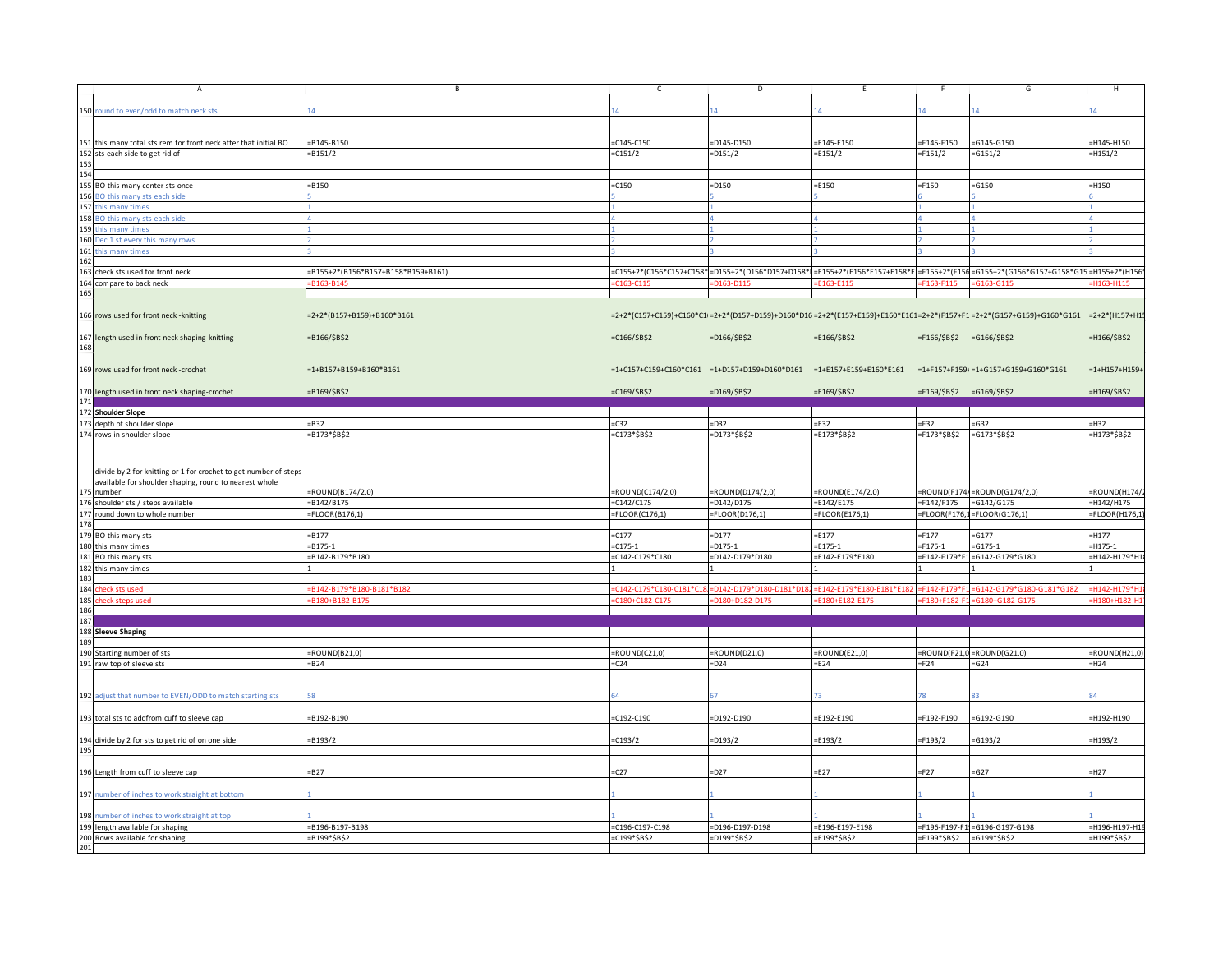|                                        | $\mathsf{A}$                                                                  | B                        | C.                     | D                      | E                       | -F                          | G                                 | H                |
|----------------------------------------|-------------------------------------------------------------------------------|--------------------------|------------------------|------------------------|-------------------------|-----------------------------|-----------------------------------|------------------|
|                                        |                                                                               |                          |                        |                        |                         |                             |                                   |                  |
|                                        | number of rows available for shaping, rounded to whole EVEN                   |                          |                        |                        |                         |                             |                                   |                  |
|                                        | 202 number                                                                    | =MROUND(B200,2)          | MROUND(C200,2)         | MROUND(D200,2)         | =MROUND(E200,2)         |                             | =MROUND(F20 = MROUND(G200,2)      | =MROUND(H20      |
| 203                                    |                                                                               |                          |                        |                        |                         |                             |                                   |                  |
|                                        |                                                                               |                          |                        |                        |                         |                             |                                   |                  |
|                                        | rows available for hsaping divided by sts to get rid of on one                |                          |                        |                        |                         |                             |                                   |                  |
|                                        |                                                                               |                          |                        |                        |                         |                             |                                   | =H202/H194       |
|                                        | 204 side                                                                      | B202/B194                | C202/C194              | =D202/D194             | E202/E194               | F202/F194                   | =G202/G194                        |                  |
|                                        |                                                                               |                          |                        |                        |                         |                             |                                   |                  |
|                                        | 205 round it down to whole EVEN number                                        | $= FLOOR(B204.2)$        | $=$ FLOOR(C204,2)      | $=$ FLOOR(D204,2)      | $=$ FLOOR(E204,2)       |                             | $=$ FLOOR(F204,2=FLOOR(G204,2)    | $=$ FLOOR(H204,2 |
|                                        | 206 add 2 to that number                                                      | $= B205 + 2$             | $C205+2$               | $=$ D205+2             | $=$ E205+2              | $=F205+2$                   | $= G205 + 2$                      | $=$ H205+2       |
|                                        |                                                                               |                          |                        |                        |                         |                             |                                   |                  |
|                                        |                                                                               |                          |                        |                        |                         |                             |                                   |                  |
|                                        |                                                                               | $= B194* B205$           | C194*C205              |                        | $=$ E194*E205           | F194*F205=                  | G194*G205                         | -H194*H205       |
|                                        | 207 assume all decs at faster rate, would use up this many rows               |                          |                        | $=$ D194*D205          |                         |                             |                                   |                  |
|                                        |                                                                               |                          |                        |                        |                         |                             |                                   |                  |
|                                        |                                                                               |                          |                        |                        |                         |                             |                                   |                  |
|                                        | 208 rows available for shaping - rows used if done at faster rate = B202-B207 |                          | $-C202-C207$           | $=$ D202-D207          | E202-E207               | F202-F207                   | $= G202 - G207$                   | H202-H207        |
|                                        |                                                                               |                          |                        |                        |                         |                             |                                   |                  |
|                                        | divide it by 2 (if want shaping on RS only)-decs done at slower               |                          |                        |                        |                         |                             |                                   |                  |
|                                        | 209 rate                                                                      | =B208/2                  | $-C208/2$              | $-D208/2$              | E208/2                  | F208/2                      | =G208/2                           | =H208/2          |
|                                        |                                                                               |                          |                        |                        |                         |                             |                                   |                  |
|                                        |                                                                               |                          |                        |                        |                         |                             |                                   |                  |
|                                        | 210 total decs - decs at slower rate = decs at faster                         | B194-B209                | $-C194-C209$           | $=$ D194-D209          | $=$ E194-E209           | F194-F209                   | $= G194 - G209$                   | =H194-H209       |
| 211                                    |                                                                               |                          |                        |                        |                         |                             |                                   |                  |
|                                        | 212 dec every this many rows                                                  | $=$ B205                 | $=$ C205               | $=$ D205               | $=$ E205                | $=F205$                     | $=$ G205                          | $=$ H205         |
|                                        | 213 this many times                                                           | $= B210$                 | $=$ C210               | $=$ D210               | $=$ E210                | $=F210$                     | $=$ G210                          | $=$ H210         |
|                                        | 214 dec every this many rows                                                  | $= B206$                 | $=$ C206               | $=$ D206               | $=$ E206                | $=F206$                     | $=$ G206                          | $=$ H206         |
|                                        |                                                                               |                          |                        |                        |                         |                             |                                   |                  |
|                                        | 215 this many times<br>216                                                    | $= B209$                 | $=$ C209               | $=$ D209               | $=$ E209                | $=F209$                     | $=$ G209                          | $=$ H209         |
|                                        |                                                                               |                          |                        |                        |                         |                             |                                   |                  |
|                                        | 217 check rows used                                                           | B202-B212*B213-B214*B215 | C202-C212*C213-C214*C2 | D202-D212*D213-D214*D2 | E202-E212*E213-E214*E21 | F202-F212                   | G202-G212*G213-G214*G215          | H202-H212*I      |
|                                        | 218 check sts decreased                                                       | B194-B213-B215           | C194-C213-C215         | =D194-D213-D215        | F194-F213-F215          | F194-F213                   | G194-G213-G215                    | H194-H213-H      |
| 219                                    |                                                                               |                          |                        |                        |                         |                             |                                   |                  |
|                                        |                                                                               |                          |                        |                        |                         |                             |                                   |                  |
|                                        | 220 sts rem after shaping is complete                                         | =B190+2*(B213+B215)      | =C190+2*(C213+C215)    | =D190+2*(D213+D215)    | =E190+2*(E213+E215)     |                             | =F190+2*(F213=G190+2*(G213+G215)  | =H190+2*(H213    |
|                                        |                                                                               |                          |                        |                        |                         |                             |                                   |                  |
| 221                                    |                                                                               |                          |                        |                        |                         |                             |                                   |                  |
|                                        |                                                                               |                          |                        |                        |                         |                             |                                   |                  |
|                                        | 222 Work even until piece measures                                            | $-B27$                   | C27                    | $-D27$                 | $=E27$                  | $=F27$                      | $= G27$                           | $-H27$           |
| 223                                    |                                                                               |                          |                        |                        |                         |                             |                                   |                  |
|                                        |                                                                               |                          |                        |                        |                         |                             |                                   |                  |
|                                        |                                                                               |                          |                        |                        |                         |                             |                                   |                  |
|                                        |                                                                               |                          |                        |                        |                         |                             |                                   |                  |
|                                        | 225 Sleeve Cap Shaping                                                        |                          |                        |                        |                         |                             |                                   |                  |
|                                        | 226 Bottom of Cap Shaping                                                     |                          |                        |                        |                         |                             |                                   |                  |
|                                        |                                                                               |                          |                        |                        |                         |                             |                                   |                  |
|                                        |                                                                               |                          |                        |                        |                         |                             |                                   |                  |
|                                        | 228 sts at beg of sleeve cap shaping                                          | =B220                    | $-C220$                | =D220                  | $=$ E220                | F220                        | $=$ G220                          | $=$ H220         |
|                                        |                                                                               |                          |                        |                        |                         |                             |                                   |                  |
|                                        |                                                                               |                          |                        |                        |                         |                             |                                   |                  |
|                                        | 230 initial BO at body underarm                                               | =B93                     | $=$ C93                | $=$ D93                | $=$ E93                 | $=$ F93                     | =G93                              | $=$ H93          |
|                                        |                                                                               |                          |                        |                        |                         |                             |                                   |                  |
|                                        | 232 Second Bo at body underarm                                                | $= B95$                  | $=$ C95                | $=$ D95                | $=$ E95                 | $=$ F95                     | =G95                              | $=$ H95          |
|                                        | 233 total bottom of cap BOs                                                   | $= B230 + B232$          | $=C230+C232$           | $=$ D230+D232          | $=$ E230+E232           | $=$ F230+F232               | $= G230 + G232$                   | $=$ H230+H232    |
|                                        |                                                                               |                          |                        |                        |                         |                             |                                   |                  |
|                                        | 235 Top of Cap Shaping                                                        |                          |                        |                        |                         |                             |                                   |                  |
|                                        |                                                                               |                          |                        |                        |                         |                             |                                   |                  |
|                                        |                                                                               |                          |                        |                        |                         |                             |                                   | $\overline{3}$   |
|                                        | 236 Final BO at top of cap is 2-5" depending on style                         | 2.5                      | 2.75                   | 2.5                    | 2.75                    | 2.75                        | $\overline{3}$                    |                  |
|                                        | 237 which is this many sts                                                    | $= $B$1*B236$            | $= $B$1*C236$          | $= $B $1*D236$         | $= $B$1*E236$           | $= $B$1*F236$ = $$B$1*G236$ |                                   | $= $B$1*H236$    |
|                                        |                                                                               |                          |                        |                        |                         |                             |                                   |                  |
|                                        | 238 round to EVEN/ODD to match starting sts                                   | 12                       | 14                     | 13                     | 15                      | 14                          | 15                                | $=MROUND(H236)$  |
|                                        |                                                                               |                          |                        |                        |                         |                             |                                   |                  |
|                                        |                                                                               |                          |                        |                        |                         |                             |                                   |                  |
|                                        |                                                                               |                          |                        |                        |                         |                             |                                   |                  |
|                                        | 239 divide by 2 to get half the number of sts for the final BO                | $-B238/2$                | $-C238/2$              | $-D238/2$              | E238/2                  | $=F238/2$                   | $=G238/2$                         | =H238/2          |
|                                        |                                                                               |                          |                        |                        |                         |                             |                                   |                  |
|                                        |                                                                               |                          |                        |                        |                         |                             |                                   |                  |
|                                        |                                                                               |                          |                        |                        |                         |                             |                                   |                  |
|                                        | 241 Final curve is about 1" each side, so this many sts each side             | $= $B$1$                 | =\$B\$1                | =\$B\$1                | =\$B\$1                 | =\$B\$1                     | =\$B\$1                           | =\$B\$1          |
|                                        |                                                                               |                          |                        |                        |                         |                             |                                   |                  |
|                                        |                                                                               |                          |                        |                        |                         |                             |                                   |                  |
|                                        |                                                                               |                          |                        |                        |                         |                             |                                   |                  |
|                                        | Want to use about 1/2" worth of rows for that top curve, so                   |                          |                        |                        |                         |                             |                                   |                  |
|                                        | 242 this may rows in crochet                                                  | $=$ ROUND(0.5*\$B\$2,0)  | =ROUND(0.5*\$B\$2,0)   | =ROUND(0.5*\$B\$2,0)   | =ROUND(0.5*\$B\$2,0)    |                             | =ROUND(0.5*\$=ROUND(0.5*\$B\$2,0) |                  |
|                                        |                                                                               |                          |                        |                        |                         |                             |                                   | =ROUND(0.5*\$B   |
|                                        | 243 or that many rows rounded to even for knitting                            | $= B242$                 | $=$ C242               | $=$ D242               | $=$ E242                | $=F242$                     | $=$ G242                          | $=$ H242         |
| 224<br>227<br>229<br>231<br>234<br>240 |                                                                               |                          |                        |                        |                         |                             |                                   |                  |
|                                        |                                                                               |                          |                        |                        | $\overline{2}$          |                             |                                   |                  |
|                                        | 244 BO this many sts each side once-knit                                      | $\overline{2}$           | $\overline{2}$         | $\overline{2}$         |                         | $\overline{2}$              | $\overline{2}$                    | $\overline{2}$   |
|                                        |                                                                               |                          |                        |                        |                         |                             |                                   |                  |
| 246                                    | 245 BO this many sts each side once-knit                                      | $\overline{3}$           |                        |                        |                         |                             |                                   | $\overline{3}$   |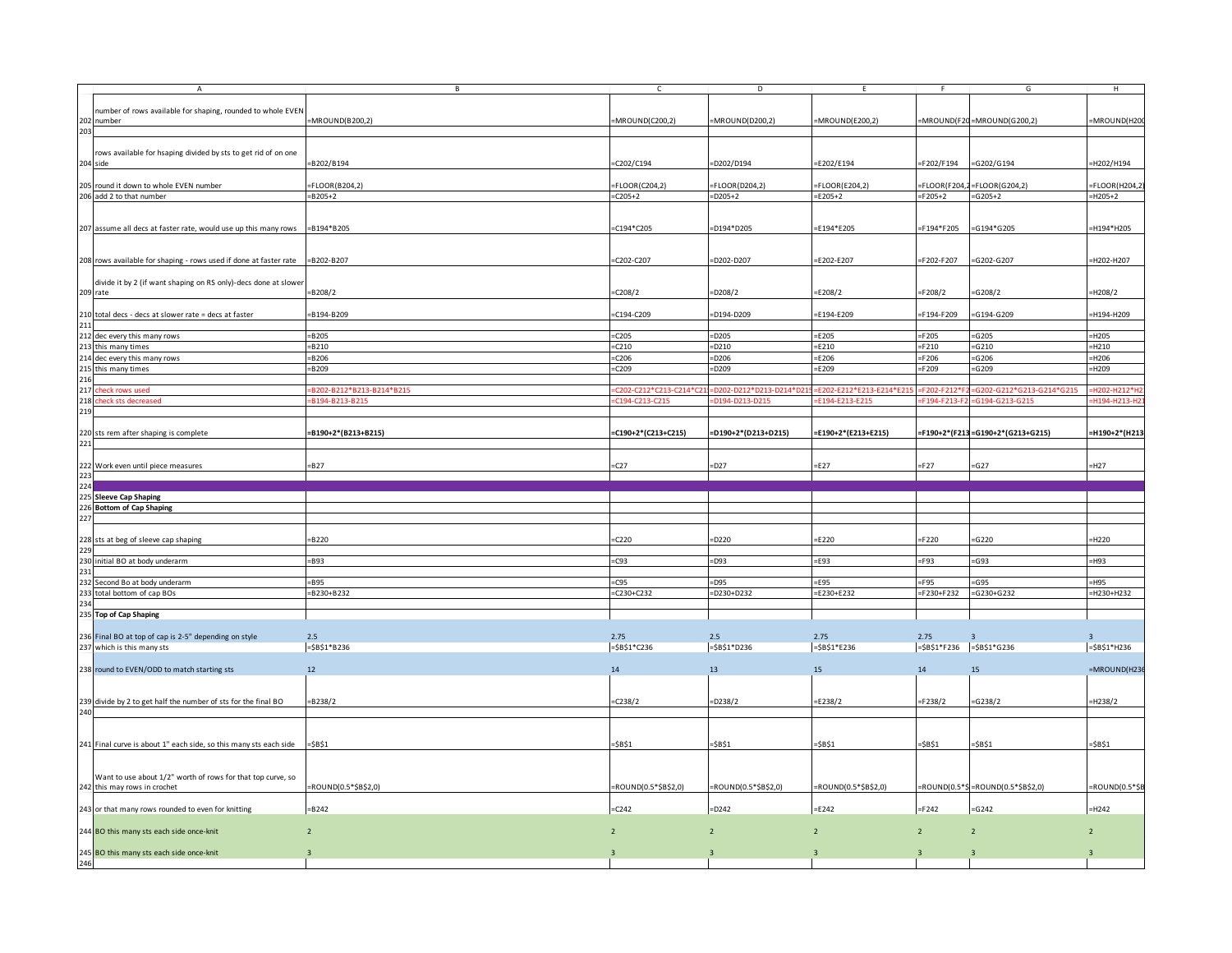|            | Α                                                                            | В                        | $\mathsf{C}$           | D                                                 | E                        |                       | G                                      | H                       |
|------------|------------------------------------------------------------------------------|--------------------------|------------------------|---------------------------------------------------|--------------------------|-----------------------|----------------------------------------|-------------------------|
|            |                                                                              |                          |                        |                                                   |                          |                       |                                        |                         |
|            | 247 Bo this many sts each side-crochet                                       | $\mathbf{1}$             | $\mathbf{1}$           | $\mathbf{1}$                                      | $\overline{1}$           | $\mathbf{1}$          | $\mathbf{1}$                           | $\mathbf{1}$            |
|            | 248 this many times                                                          |                          | $\overline{3}$         |                                                   | 3                        | $\overline{3}$        | $\overline{3}$                         | $\overline{\mathbf{3}}$ |
|            | 249 Bo this many sts each side                                               |                          |                        |                                                   |                          | $\overline{2}$        | $\overline{2}$                         | $2^{\circ}$             |
|            | 250 this many times                                                          | $\overline{1}$           | $\overline{1}$         |                                                   | $\mathbf{1}$             | $\mathbf{1}$          | $\mathbf{1}$                           | $\mathbf{1}$            |
|            | 251 check sts used                                                           | $= B244 + B245 - B241$   | $C244 + C245 - C241$   | =D244+D245-D241                                   | E244+E245-E241           |                       | =F244+F245-F2=G244+G245-G241           | =H244+H245-H            |
|            | 252 check rows used-crochet                                                  | $= B242 - B248 - B250$   | :C242-C248-C250        | D242-D248-D250                                    | EF242-F248-F250          | F242-F248-F           | G242-G248-G250                         | -H242-H248-H2           |
|            | 253 check rows used-knitting                                                 | $= B243 - 2*2$           | $-C243-2*2$            | D243-2*2                                          | F243-2*                  | $=$ F243-2*2          | G243-2*2                               | H243-2*2                |
| 254        |                                                                              |                          |                        |                                                   |                          |                       |                                        |                         |
|            |                                                                              |                          |                        |                                                   |                          |                       |                                        |                         |
|            | 255 Central Cap Shaping                                                      |                          |                        |                                                   |                          |                       |                                        |                         |
|            | 256 Armhole height is this                                                   | $= B28$                  | $=$ C28                | $=$ D28                                           | $=$ E28                  | $=F28$                | $= G28$                                | $=$ H28                 |
|            |                                                                              |                          |                        |                                                   |                          |                       |                                        |                         |
|            | 257 cap height is about 75% of armhole height                                | $= B256*0.75$            | $-C256*0.75$           | $=$ D256*0.75                                     | $=$ E256*0.75            | $=$ F256*0.75         | $= G256*0.75$                          | H256*0.75               |
|            |                                                                              |                          |                        |                                                   |                          |                       |                                        |                         |
|            | 258 which is this many rows in sleeve cap-crochet                            | =ROUND(\$B\$2*B257,0)    | =ROUND(\$B\$2*C257,0)  | =ROUND(\$B\$2*D257,0)                             | =ROUND(\$B\$2*E257,0)    |                       | =ROUND(\$B\$2 = ROUND(\$B\$2*G257,0)   | =ROUND(\$B\$2'          |
|            |                                                                              |                          |                        |                                                   |                          |                       |                                        |                         |
|            | 259 round that to even this many rows in sleeve cap-knitting                 | =MROUND(\$B\$2*B257,2)   | =MROUND(\$B\$2*C257,2) | =MROUND(\$B\$2*D257,2)                            | =MROUND(\$B\$2*E257,2)   |                       | =MROUND(\$B\$=MROUND(\$B\$2*G257,2)    | =MROUND(\$B\$           |
| 260        |                                                                              |                          |                        |                                                   |                          |                       |                                        |                         |
|            |                                                                              |                          |                        |                                                   |                          |                       |                                        |                         |
|            |                                                                              |                          |                        |                                                   |                          |                       |                                        |                         |
|            | 261 Rows used for initial BO and second BO-crochet                           | $\overline{1}$           | $\overline{1}$         | $\mathbf{1}$                                      | $\mathbf{1}$             | $\overline{2}$        | $\overline{2}$                         | $2^{\circ}$             |
|            |                                                                              |                          |                        |                                                   |                          |                       |                                        |                         |
|            | 262 Rows used for initial BO and second BO-knitting                          |                          |                        |                                                   |                          |                       |                                        | $\overline{4}$          |
| 263        |                                                                              |                          |                        |                                                   |                          |                       |                                        |                         |
|            |                                                                              |                          |                        |                                                   |                          |                       |                                        |                         |
|            | 264 Rows used in top curve and final BO-crochet                              | 5                        | 5                      | $\overline{5}$                                    | $\overline{5}$           | 5                     | $5\phantom{.0}$                        | 5                       |
|            |                                                                              |                          |                        |                                                   |                          |                       |                                        |                         |
|            |                                                                              |                          | $\overline{5}$         |                                                   |                          |                       |                                        |                         |
|            | 265 Rows used in top curve and final BO-knitting                             |                          |                        |                                                   |                          |                       |                                        |                         |
| 266        |                                                                              |                          |                        |                                                   |                          |                       |                                        |                         |
|            |                                                                              |                          |                        |                                                   |                          |                       |                                        |                         |
|            |                                                                              |                          |                        |                                                   |                          |                       |                                        |                         |
|            | Total rows in sleeve cap - rows for initial BO - rows for top                |                          |                        |                                                   |                          |                       |                                        |                         |
|            | 267 BO = rows available for cental shaping - crochet                         | =B258-B261-B264          | =C258-C261-C264        | =D258-D261-D264                                   | =E258-E261-E264          |                       | =F258-F261-F2 =G258-G261-G264          | =H258-H261-H26          |
|            |                                                                              |                          |                        |                                                   |                          |                       |                                        |                         |
|            |                                                                              |                          |                        |                                                   |                          |                       |                                        |                         |
|            |                                                                              |                          |                        |                                                   |                          |                       |                                        |                         |
|            | Total rows in sleeve cap - rows for initial BO - rows for top                |                          |                        |                                                   |                          |                       |                                        |                         |
|            | 268 BO = rows available for cental shaping - knitting                        | =B259-B262-B265          | =C259-C262-C265        | D259-D262-D265                                    | =E259-E262-E265          |                       | F259-F262-F2 =G259-G262-G265           | H259-H262-H2            |
| 269        |                                                                              |                          |                        |                                                   |                          |                       |                                        |                         |
|            |                                                                              |                          |                        |                                                   |                          |                       |                                        |                         |
|            |                                                                              |                          |                        |                                                   |                          |                       |                                        |                         |
|            | Sts at beg of sleeve cap - final BO - 2*( initial BOs + top curve            |                          |                        |                                                   |                          |                       |                                        |                         |
|            | 270 BO) = total sts to get rid of in central shaping                         | =B228-B238-2*(B233+B241) |                        | =C228-C238-2*(C233+C241) =D228-D238-2*(D233+D241) | =E228-E238-2*(E233+E241) |                       | =F228-F238-2* =G228-G238-2*(G233+G241) | =H228-H238-2*           |
| 271        |                                                                              |                          |                        |                                                   |                          |                       |                                        |                         |
|            |                                                                              |                          |                        |                                                   |                          |                       |                                        |                         |
|            |                                                                              |                          |                        | $=D270/2$                                         | $=E270/2$                |                       |                                        | $=$ H270/2              |
|            | 272 sts to get rid of divided by $2 =$ sts to get rid of on one side         | $= B270/2$               | $-C270/2$              |                                                   |                          | $=F270/2$             | $=G270/2$                              |                         |
| 273        |                                                                              |                          |                        |                                                   |                          |                       |                                        |                         |
|            | 274 KNITTING                                                                 |                          |                        |                                                   |                          |                       |                                        |                         |
|            |                                                                              |                          |                        |                                                   |                          |                       |                                        |                         |
|            | rows available for shaping divided by sts to get rid of on one               |                          |                        |                                                   |                          |                       |                                        |                         |
|            | 275 side                                                                     | $= B268/B272$            | $=C268/C272$           | $=$ D268/D272                                     | $=$ E268/E272            | =F268/F272 =G268/G272 |                                        | $=$ H268/H272           |
|            |                                                                              |                          |                        |                                                   |                          |                       |                                        |                         |
|            | 276 round it down to whole EVEN number                                       | $= FLOOR(B275,2)$        | $=$ FLOOR(C275,2)      | $=$ FLOOR(D275,2)                                 | $=$ FLOOR(E275,2)        |                       | $=$ FLOOR(F275,2=FLOOR(G275,2)         | $=$ FLOOR(H275,2        |
|            |                                                                              |                          |                        |                                                   |                          |                       |                                        |                         |
|            | 277 add 2 to that number                                                     | $= B276 + 2$             | $=C276+2$              | $= D276 + 2$                                      | $=$ E276+2               | $=F276+2$             | $=G276+2$                              | $=$ H276+2              |
|            |                                                                              |                          |                        |                                                   |                          |                       |                                        |                         |
|            |                                                                              |                          |                        |                                                   |                          |                       |                                        |                         |
|            | 278 assume all decs at faster rate, would use up this many rows =B276*B272   |                          | $=$ C276*C272          | $=$ D276*D272                                     | $=$ E276*E272            | =F276*F272 =G276*G272 |                                        | $=$ H276*H272           |
|            |                                                                              |                          |                        |                                                   |                          |                       |                                        |                         |
|            |                                                                              |                          |                        |                                                   |                          |                       |                                        |                         |
|            | 279 rows available for shaping - rows used if done at faster rate =B268-B278 |                          | $=$ C268-C278          | $=$ D268-D278                                     | $= E268 - E278$          | $=$ F268-F278         | $= G268 - G278$                        | $=$ H268-H278           |
|            |                                                                              |                          |                        |                                                   |                          |                       |                                        |                         |
|            |                                                                              |                          |                        |                                                   |                          |                       |                                        |                         |
|            | divide it by 2 (if want shaping on RS only)-decs done at slower              |                          |                        |                                                   |                          |                       |                                        |                         |
|            | 280 rate                                                                     | $= B279/2$               | C279/2                 | $=D279/2$                                         | $=E279/2$                | $=F279/2$             | $=$ G279/2                             | $=$ H279/2              |
|            |                                                                              |                          |                        |                                                   |                          |                       |                                        |                         |
|            | 281 total decs - decs at slower rate = decs at faster                        | $= B272 - B280$          | $=$ C272-C280          | $=$ D272-D280                                     | $=$ E272-E280            | $=$ F272-F280         | $=$ G272-G280                          | $=$ H272-H280           |
| 282        |                                                                              |                          |                        |                                                   |                          |                       |                                        |                         |
|            |                                                                              |                          |                        |                                                   |                          |                       |                                        |                         |
|            | 283 dec every this many rows                                                 | $= B276$                 | $=$ C <sub>276</sub>   | $=$ D276                                          | $=$ E276                 | $=F276$               | $=$ G276                               | $=$ H276                |
|            | 284 this many times                                                          | $= B281$                 | $=C281$                | $=$ D281                                          | $=$ E281                 | $=F281$               | $=$ G281                               | $=$ H281                |
|            | 285 dec every this many rows                                                 | $= B277$                 | $=$ C277               | $=$ D277                                          | $=$ E277                 | $=F277$               | $=G277$                                | $=$ H277                |
|            | 286 this many times                                                          | $= B280$                 | $=C280$                | $=$ D280                                          | $=$ E280                 | $=F280$               | $=$ G280                               | $=$ H280                |
|            |                                                                              |                          |                        |                                                   |                          |                       |                                        |                         |
| 287<br>288 |                                                                              |                          |                        |                                                   |                          |                       |                                        |                         |
|            |                                                                              |                          |                        |                                                   |                          |                       |                                        |                         |
|            | 289 Bring it all together                                                    |                          |                        |                                                   |                          |                       |                                        |                         |